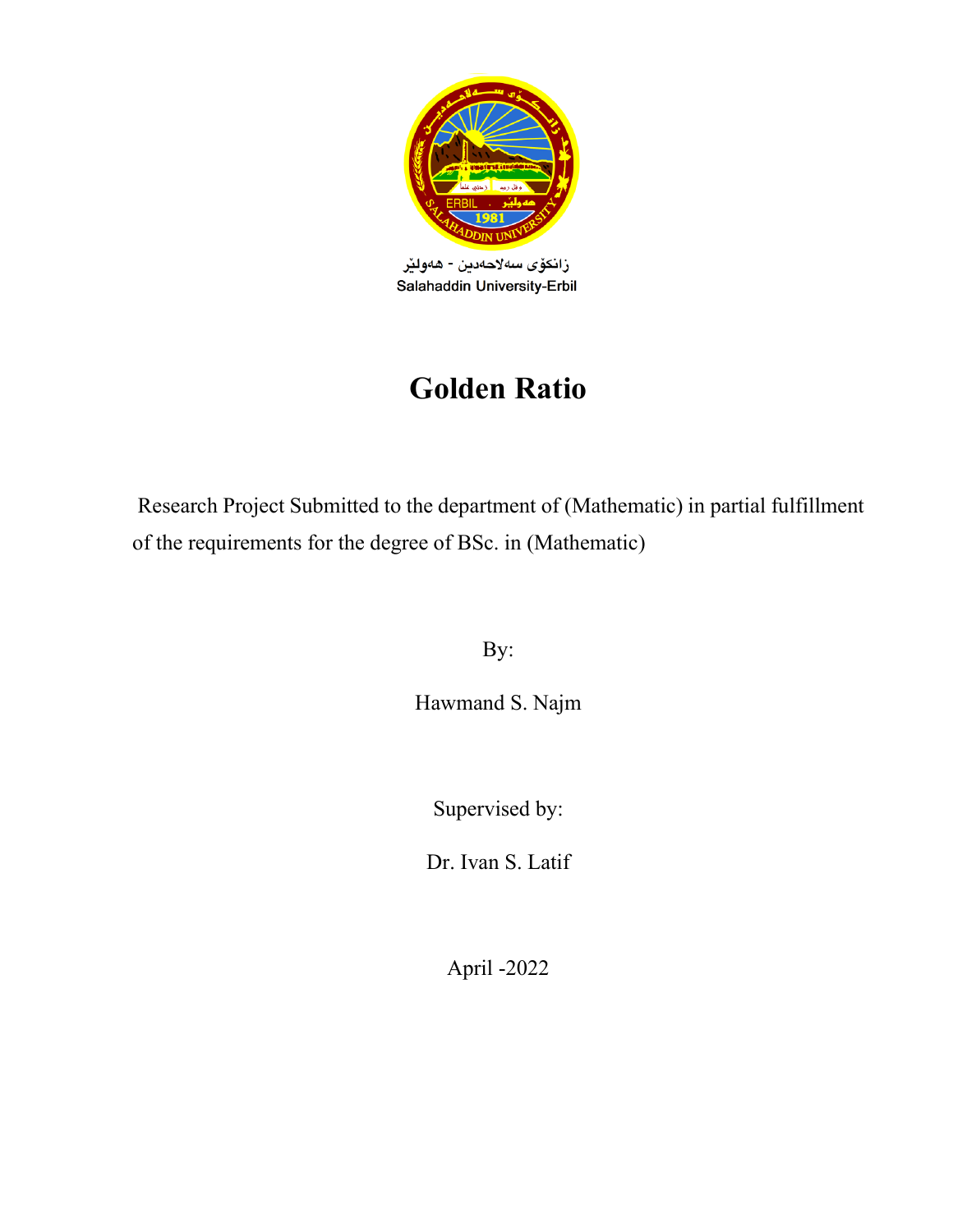## **Certification of the Supervisors**

I certify that this work was prepared under my supervision at the Department of Mathematics / College of Education / Salahaddin University-Erbil in partial fulfillment of the requirements for the degree of Bachelor of philosophy of Science in Mathematics.

Signature:

#### Supervisor: **Dr. Ivan S Latif**

Scientific grade: Doctor

Date: 10 / 4 / 2022

 In view of the available recommendations, I forward this work for debate by the examining committee.

Signature:

#### Name: **Dr. Rashad Rasheed Haji**

Scientific grade: Assist. Professor

Chairman of the Mathematics Department

Date: / 4 / 2022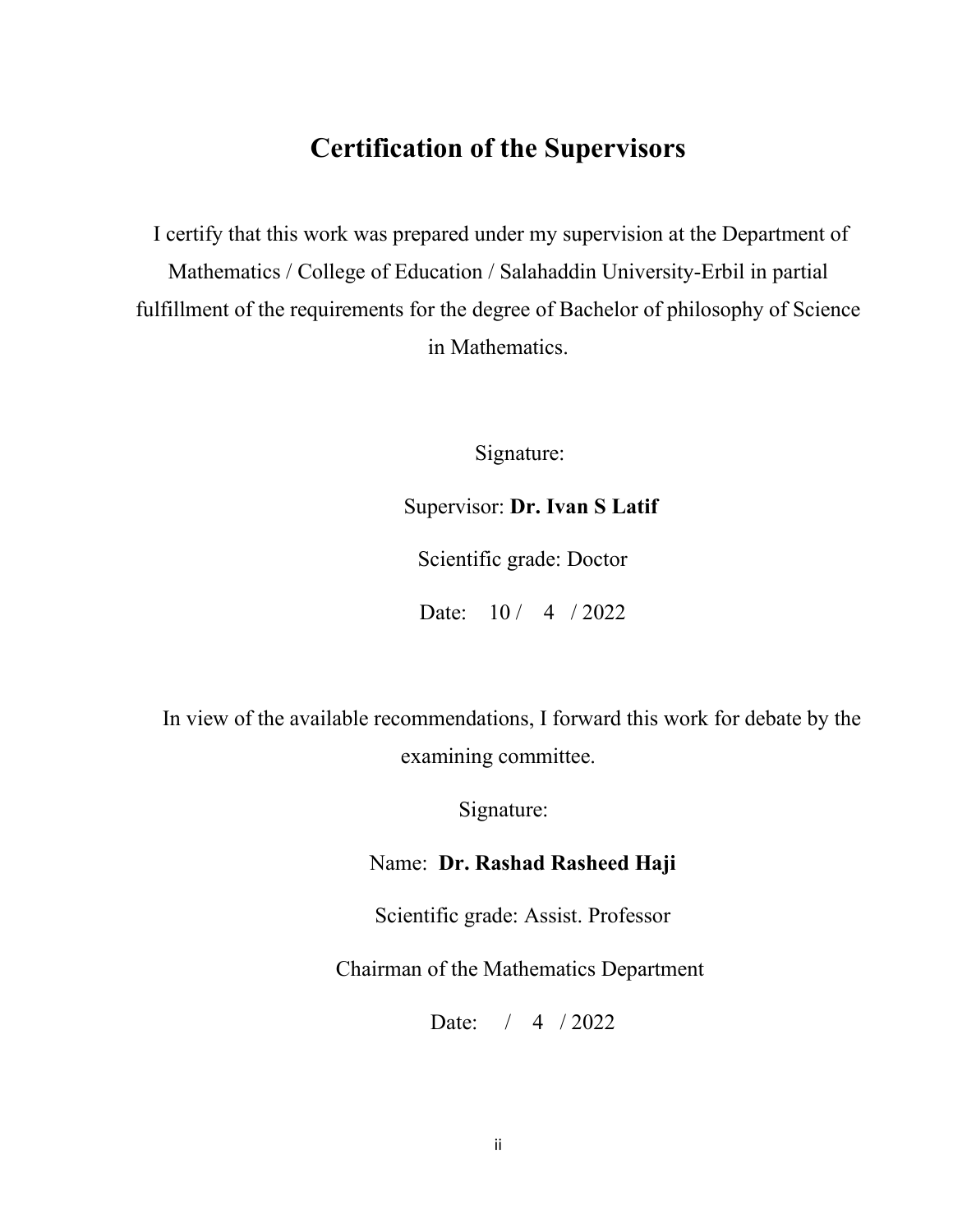## <span id="page-2-0"></span>**Acknowledgement**

To begin with, I would like to thank "**Allah**" for the virtues of this blessing for implanting the soul of endurance and faith in me for completing this study. I would like to thank my supervisor **Dr. Ivan S. Latif** for suggesting the project and for his guidance, support and encouragement during the course of the work. I am indebted to the Mathematic Department for giving the chance of having this course of study. I would like to thank my dear friends Amin.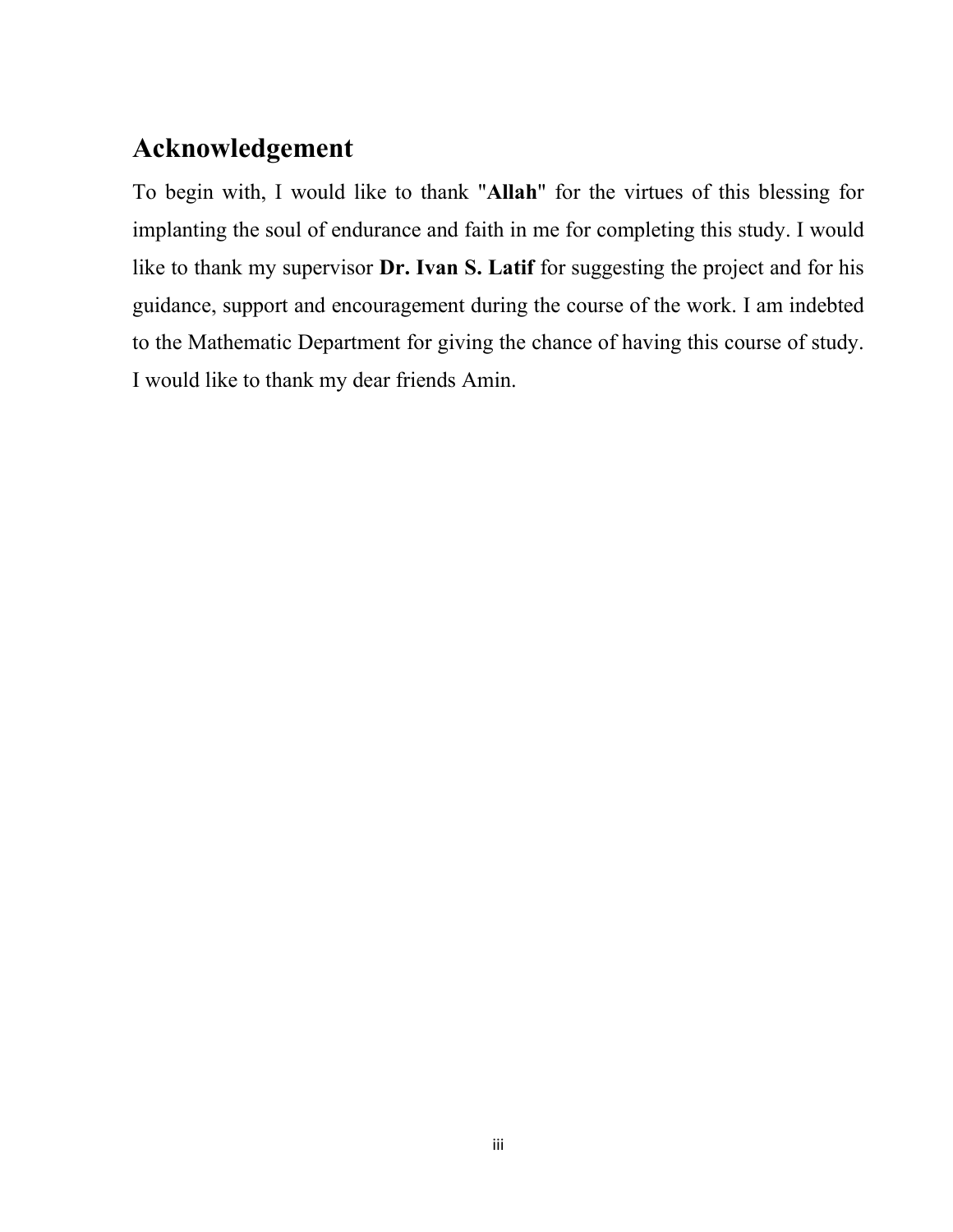## <span id="page-3-0"></span>**Abstract**

In this research, we talk about the golden ratio in general what is the golden ratio and the definition of golden ratio and the amount of golden ratio in a formula and Calculating the amount of golden ratio and then we talk about the history of Fibonacci and we analyzed the example of flowchart and we put it in this way program and analyzed the sample with the program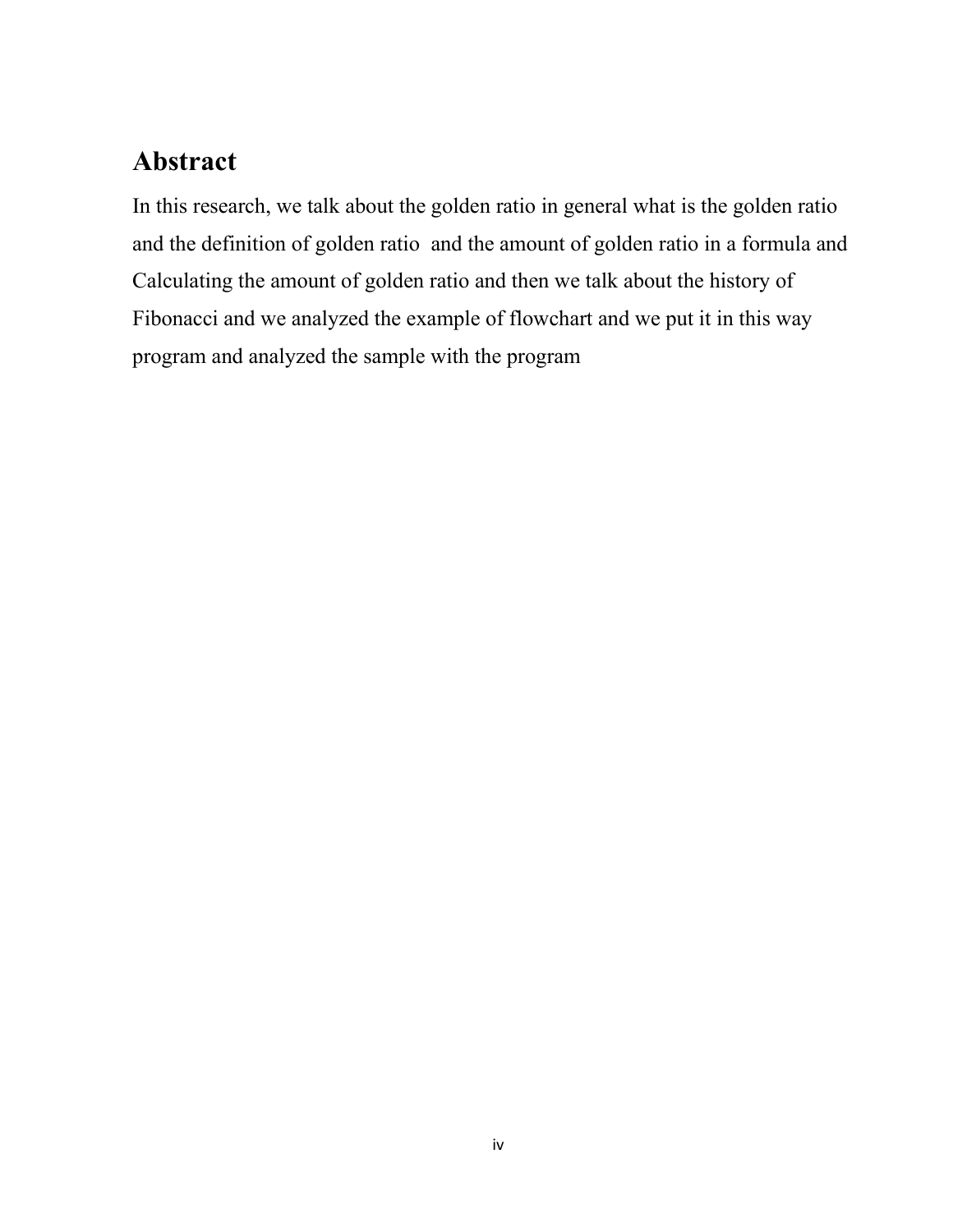# **Table of Contents**

| 1.1. |                                                                             |  |
|------|-----------------------------------------------------------------------------|--|
| 1.2. |                                                                             |  |
| 1.3. |                                                                             |  |
| 1.4. |                                                                             |  |
|      |                                                                             |  |
| 2.1. |                                                                             |  |
| 2.2. |                                                                             |  |
| 2.3. |                                                                             |  |
|      |                                                                             |  |
| 3.1. |                                                                             |  |
| 3.2. |                                                                             |  |
| 3.3. |                                                                             |  |
| 3.4. | Using Flowchart to solve Fibonacci Direction Search                         |  |
|      |                                                                             |  |
| 3.5. | Using C++ Algorithm to Solve Direction Search (Fibonacci Search) [12 14] 24 |  |
|      |                                                                             |  |
|      |                                                                             |  |

# **Table of Figures**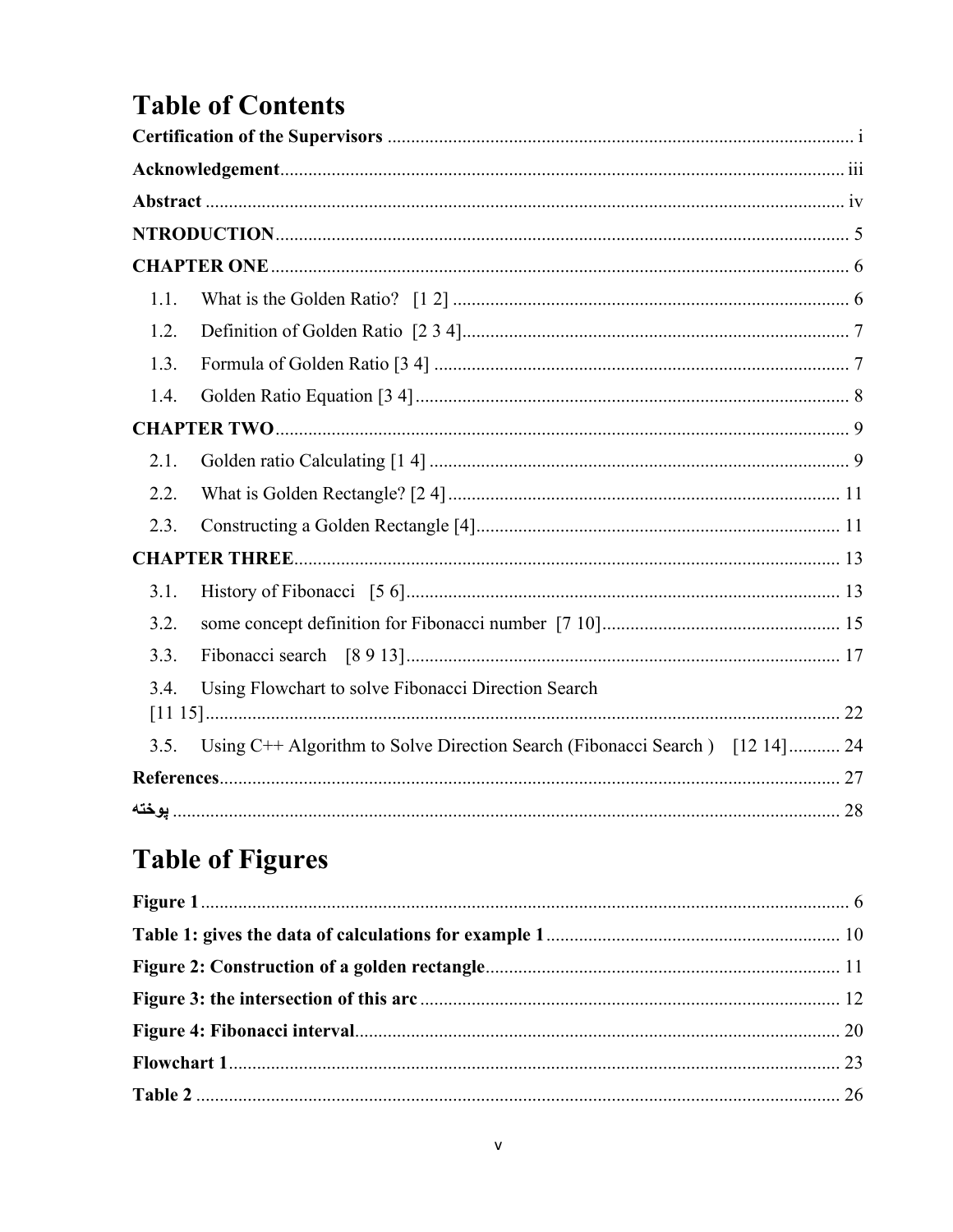## <span id="page-5-0"></span>**INTRODUCTION**

The golden ratio, also known as the golden number, golden proportion, or the divine proportion, is **a ratio between two numbers that equals approximately 1.618**. Usually written as the Greek letter phi, it is strongly associated with the Fibonacci sequence, a series of numbers wherein each number is added to the last. We assume that we have two values a and b which specify an interval, may be a very crude

one, in which the true minimum point lies, With such methods we literally search for the minimum of  $f(x)$  in some range  $a < x < b$  in which we suspect the minimum lies, by evaluating the function at chosen points in the interval. This strategy may be the only one available. For instance the cost of running a chemical process may depend on the operating temperature and hence find the cost at these temperatures and hope in this way to locate the minimum of the cost function, and the temperature at which to run the process for least cost. And that with in this interval that function is unimodal, i.e. has one minimum at  $x^{**}$ , Thus our function has a form similar to that show in Fig.1. For such a function, if we know its value at three points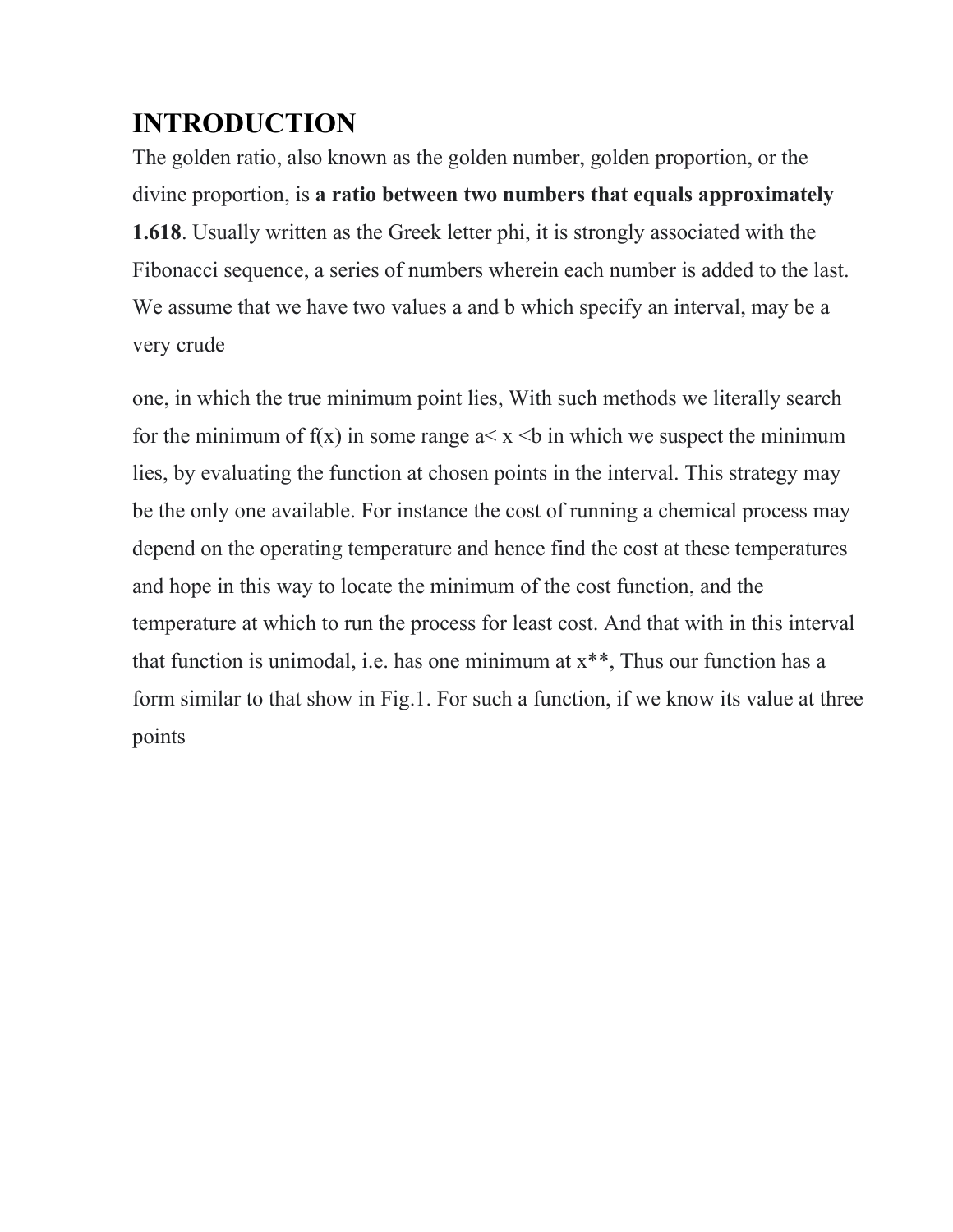## <span id="page-6-1"></span><span id="page-6-0"></span>**CHAPTER ONE**

#### **1.1. What is the Golden Ratio?**

The golden ratio, which is also referred to as the golden mean, divine proportion, or golden section, exists between two quantities if their ratio is equal to the ratio of their sum to the larger quantity between the two. With reference to this definition, if we divide a line into two parts, the parts will be in the golden ratio if:

The ratio of the length of the longer part, say "a" to the length of the shorter part, say "b" is equal to the ratio of their sum "  $(a + b)$ " to the longer length.

Refer to the following diagram for a better understanding of the above concept:





<span id="page-6-2"></span>It is denoted using the Greek letter ϕ, pronounced as "phi". The approximate value of  $\phi$  is equal to 1.61803398875... It finds application in geometry, art, architecture, and other areas. Thus, the following equation establishes the relationship for the calculation of golden ratio:  $\phi = a/b = (a + b)/a = 1.61803398875...$  where a and b are the dimensions of two quantities and a is the larger among the two.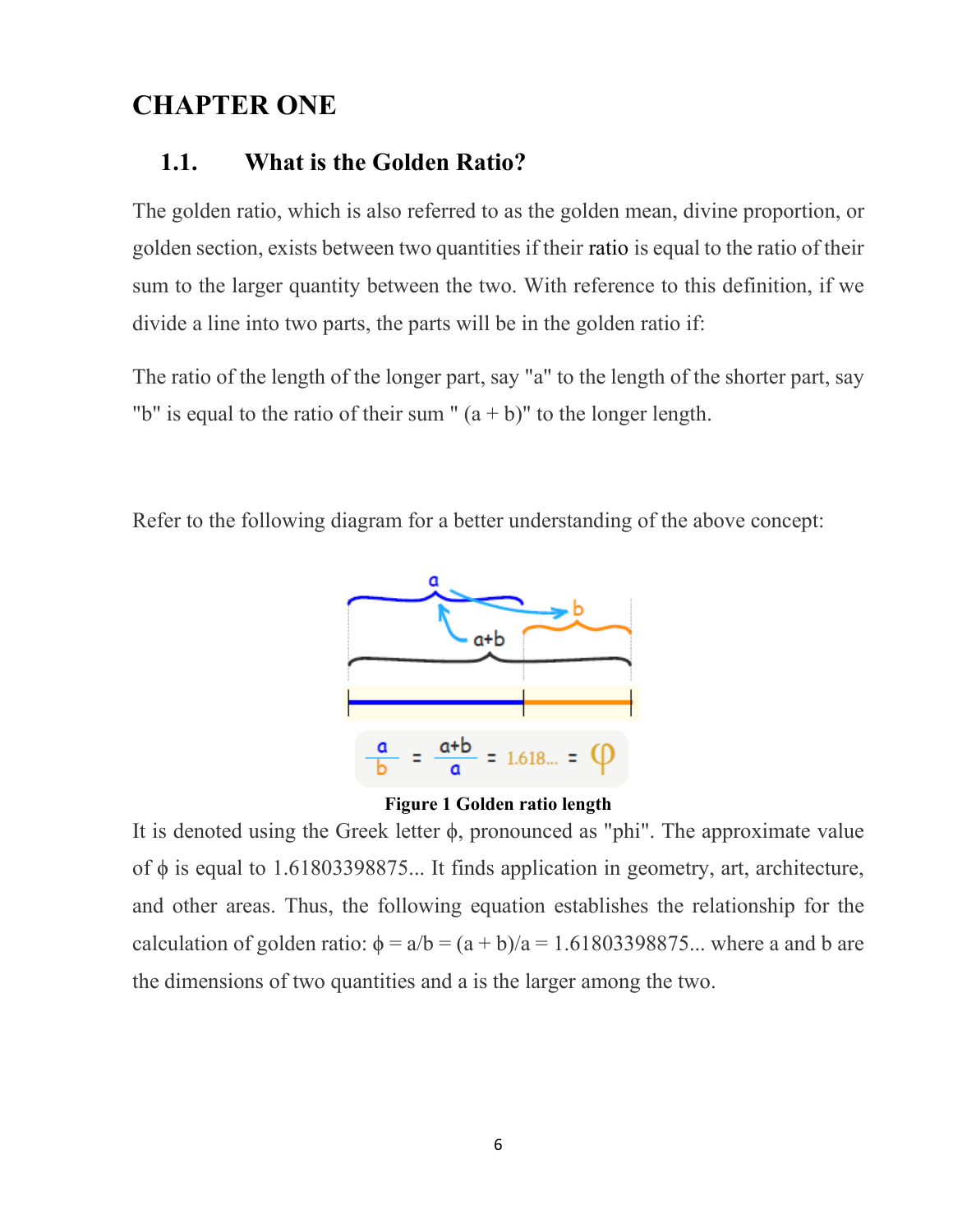## <span id="page-7-0"></span>**1.2. Definition of Golden Ratio [2 3 4]**

When a line is divided into two parts, the long part that is divided by the short part is equal to the whole length divided by the long part is defined as the golden ratio. Mentioned below are the golden ratio in architecture and art examples.

There are many applications of the golden ratio in the field of architecture. Many architectural wonders like the Great Mosque of Kairouan have been built to reflect the golden ratio in their structure. Artists like Leonardo Da Vinci, Raphael, Sandro Botticelli, and Georges Seurat used this as an attribute in their artworks.

## <span id="page-7-1"></span>**1.3. Formula of Golden Ratio [3 4]**

The Golden ratio formula can be used to calculate the value of the golden ratio. The golden ratio equation is derived to find the general formula to calculate golden ratio.

We saw above that the Golden Ratio has this property:

$$
\frac{a}{b} = \frac{a+b}{a}
$$

We can split the right-hand fraction like this:

 $\frac{a}{\sqrt{a}}$  $\frac{a}{b} = \frac{a}{a}$  $+\frac{b}{a}$ a  $\frac{a}{b}$  is the Golden Ratio  $\varphi$ ,  $\frac{a}{a}$ a  $= 1$  and  $\frac{b}{a}$  $\boldsymbol{a}$  $=$  $\frac{1}{\varphi}$ , which gets us:  $\Phi = \frac{1}{2}$ φ

So the Golden Ratio can be defined in terms of itself. Let us test it using just a few digits of accuracy:

$$
\phi=1+\frac{1}{1.618}
$$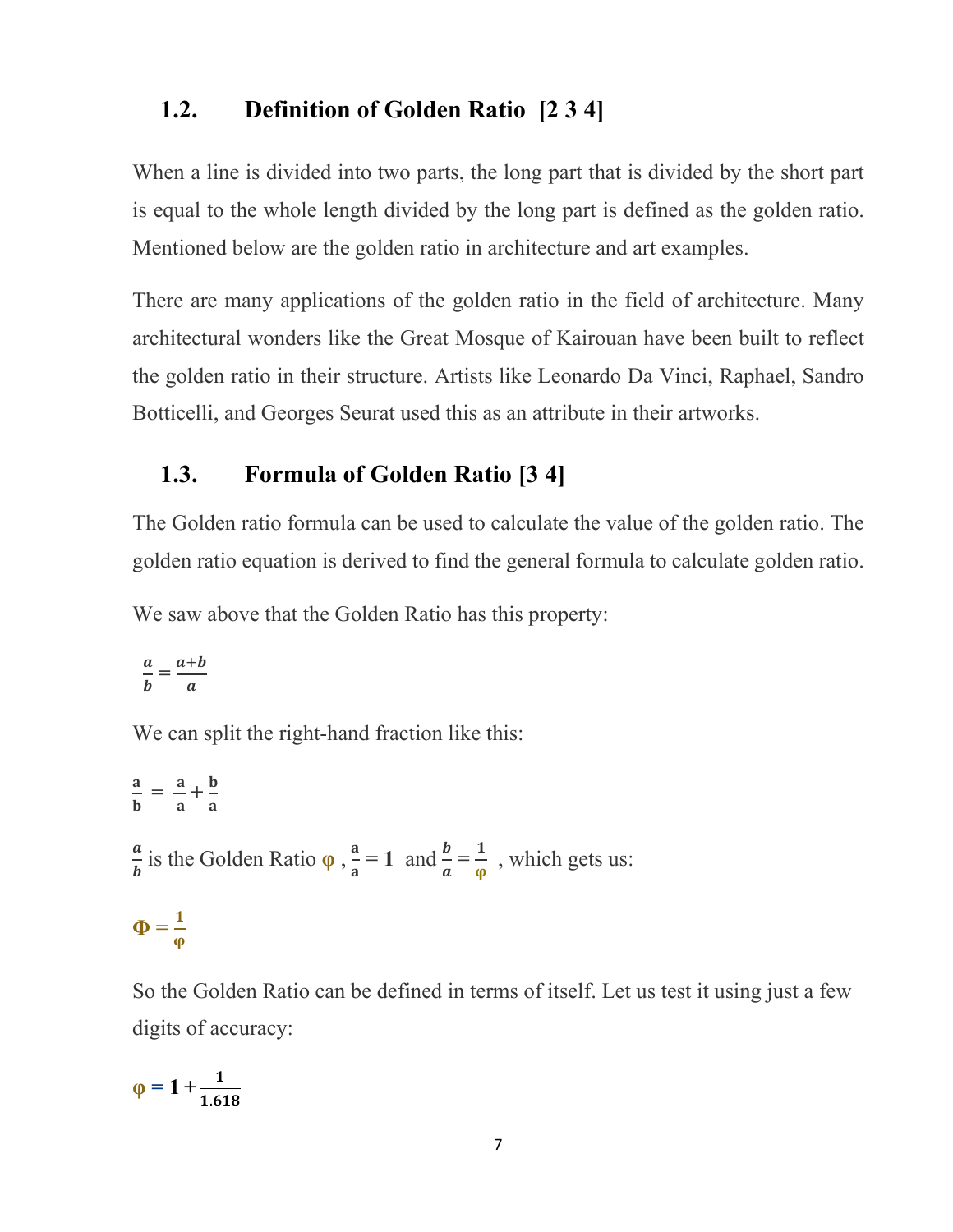**= 1 + 0.61805…**

**= 1.61805…**

With more digits we would be more accurate.

## <span id="page-8-0"></span>**1.4. Golden Ratio Equation [3 4]**

From the definition of the golden ratio,

$$
\frac{a}{b} = \frac{a+b}{a} = \phi
$$

From this equation, we get two equations:

$$
\frac{a}{b} = \phi \to (1)
$$

$$
\frac{a+b}{a} = \phi \to (2)
$$

From equation (1),

$$
\frac{a}{b} = \phi
$$
  

$$
\Rightarrow a = b
$$

Substitute this in equation (2),

$$
(b \phi + b)/b \phi = \phi
$$
  
B  $( \phi + 1)/b \phi = \phi$   
 $( \phi + 1)/\phi = \phi$   
 $1 + 1/\phi = \phi$   
 $1 + 1/\phi = \phi$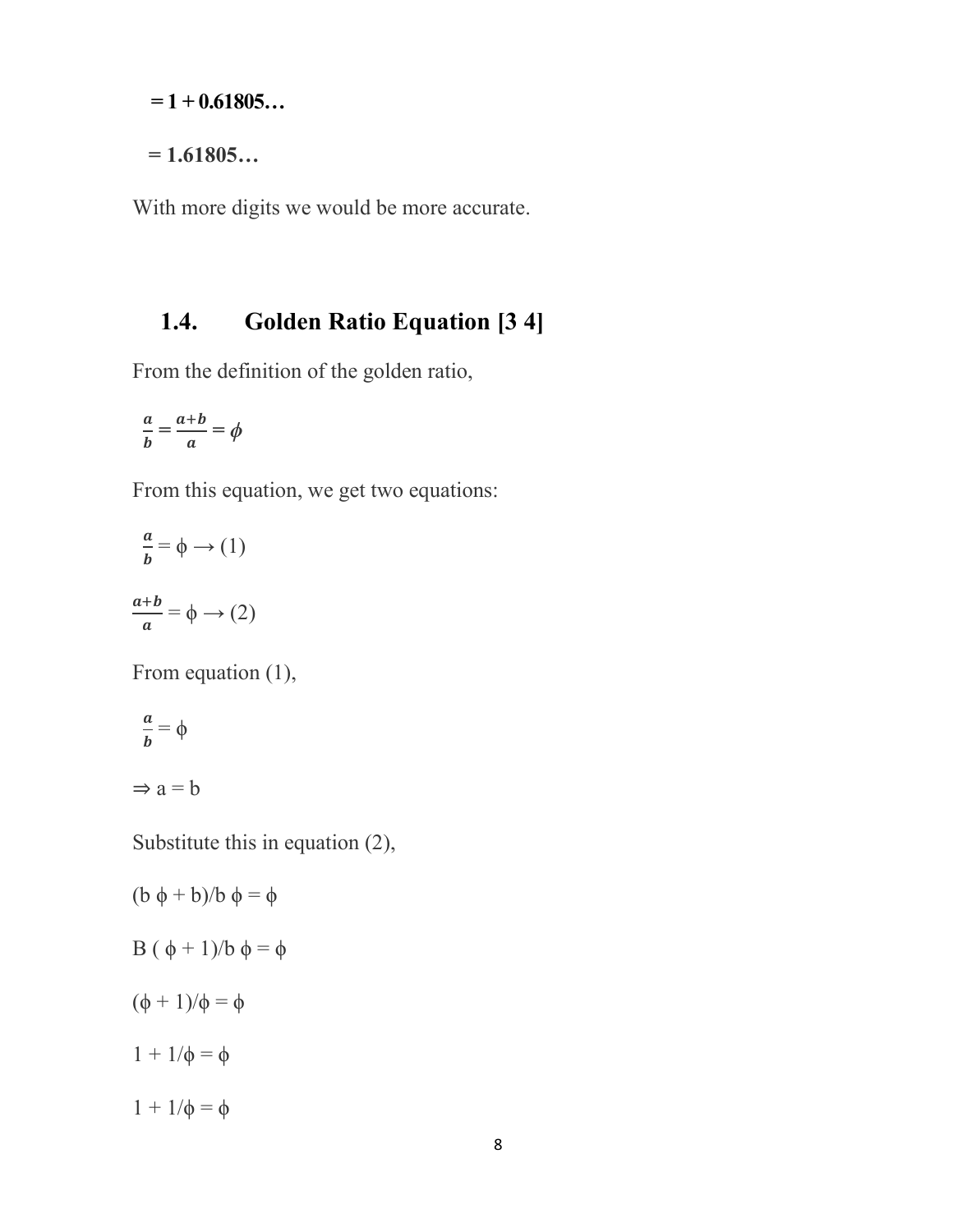## <span id="page-9-0"></span>**CHAPTER TWO**

## <span id="page-9-1"></span>**2.1. Golden ratio Calculating [1 4]**

The value of the golden ratio can be calculated using different methods. Let us start with a basic one.

#### Hit and trial method

We will guess an arbitrary value of the constant, then follow these steps to calculate a closer value in each iteration.

Calculate the multiplicative inverse of the value you guessed, i.e., 1/value. This value will be our first term.

Calculate another term by adding 1 to the multiplicative inverse of that value.

Both the terms obtained in the above steps should be equal. If not, we will repeat the process till we get an approximately equal value for both terms.

For the second iteration, we will use the assumed value equal to the term 2 obtained in step 2, and so on.

#### **Example 1**

Since  $\phi = 1 + 1/\phi$ , it must be greater than 1. Let us start with value 1.5 as our first guess.

Term 1 = Multiplicative inverse of  $1.5 = 1/1.5 = 0.6666...$ 

Term 2 = Multiplicative inverse of  $1.5 + 1 = 0.6666... + 1 = 1.6666...$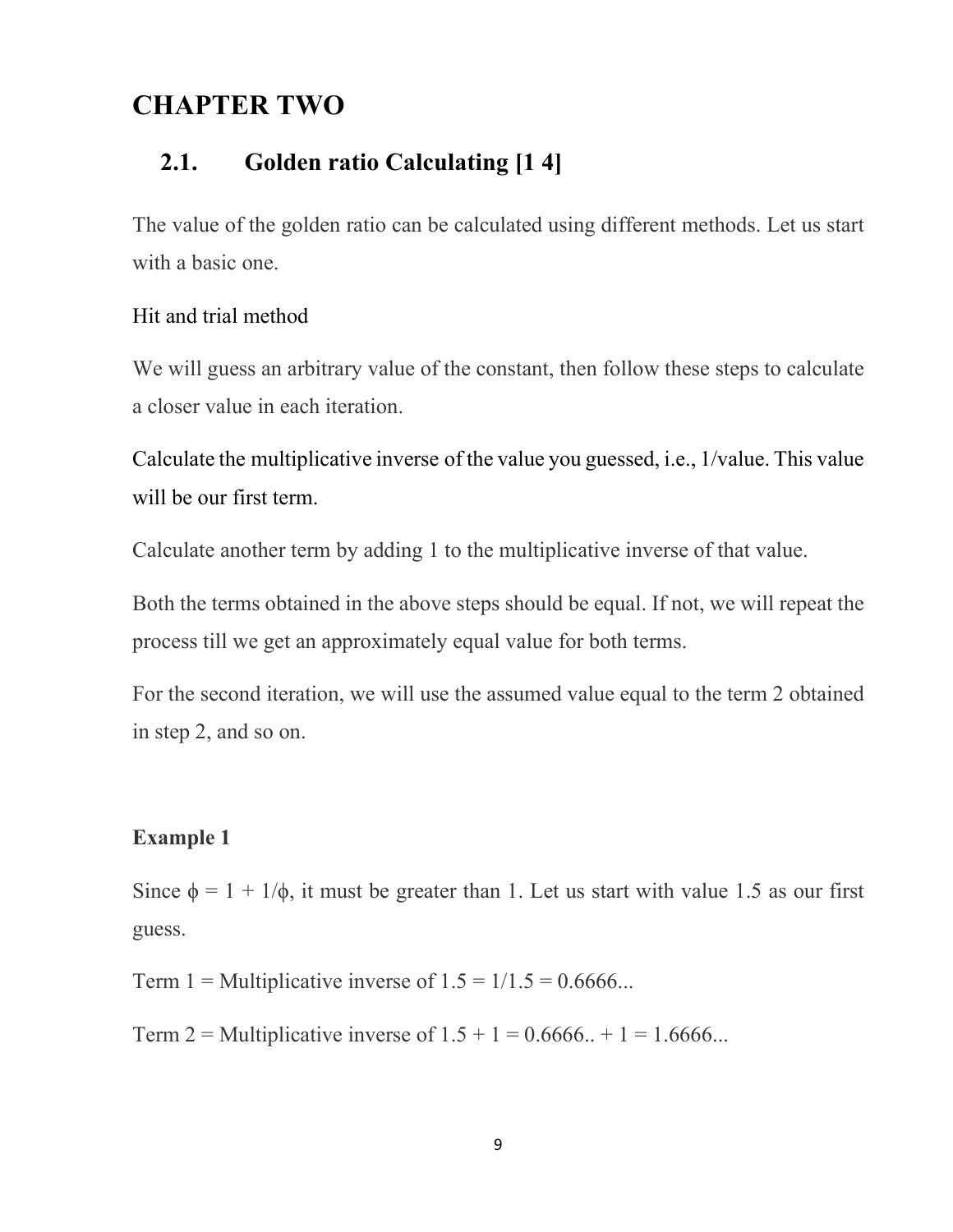Since both the terms are not equal, we will repeat this process again using the assumed value equal to **term 2**.

The following table gives the data of calculations for all the assumed values until we get the desired equal terms:

| <b>Iteration</b> | <b>Assumed value</b> | Term 1 (1/value)                        | Term 2 (1/value +<br>1)      |
|------------------|----------------------|-----------------------------------------|------------------------------|
| 1.               | 1.5                  | 11.511.5<br>0.6666                      | $=$ 0.6666 + 1 =<br>1.6666.  |
| 2.               | 1.6666               | $11.66611.666 =   0.6 + 1 = 1.6$<br>0.6 |                              |
| 3.               | 1.6                  | $11.611.6 = 0.625$                      | $0.625 + 1 = 1.625$          |
| 4.               | 1.625                | 11.62511.625<br>0.61538                 | $=$ 0.61538 + 1 =<br>1.61538 |
| 5.               | 1.61538              | $\bullet \bullet$                       | and so on                    |

<span id="page-10-0"></span>**Table 1: gives the data of calculations for example 1**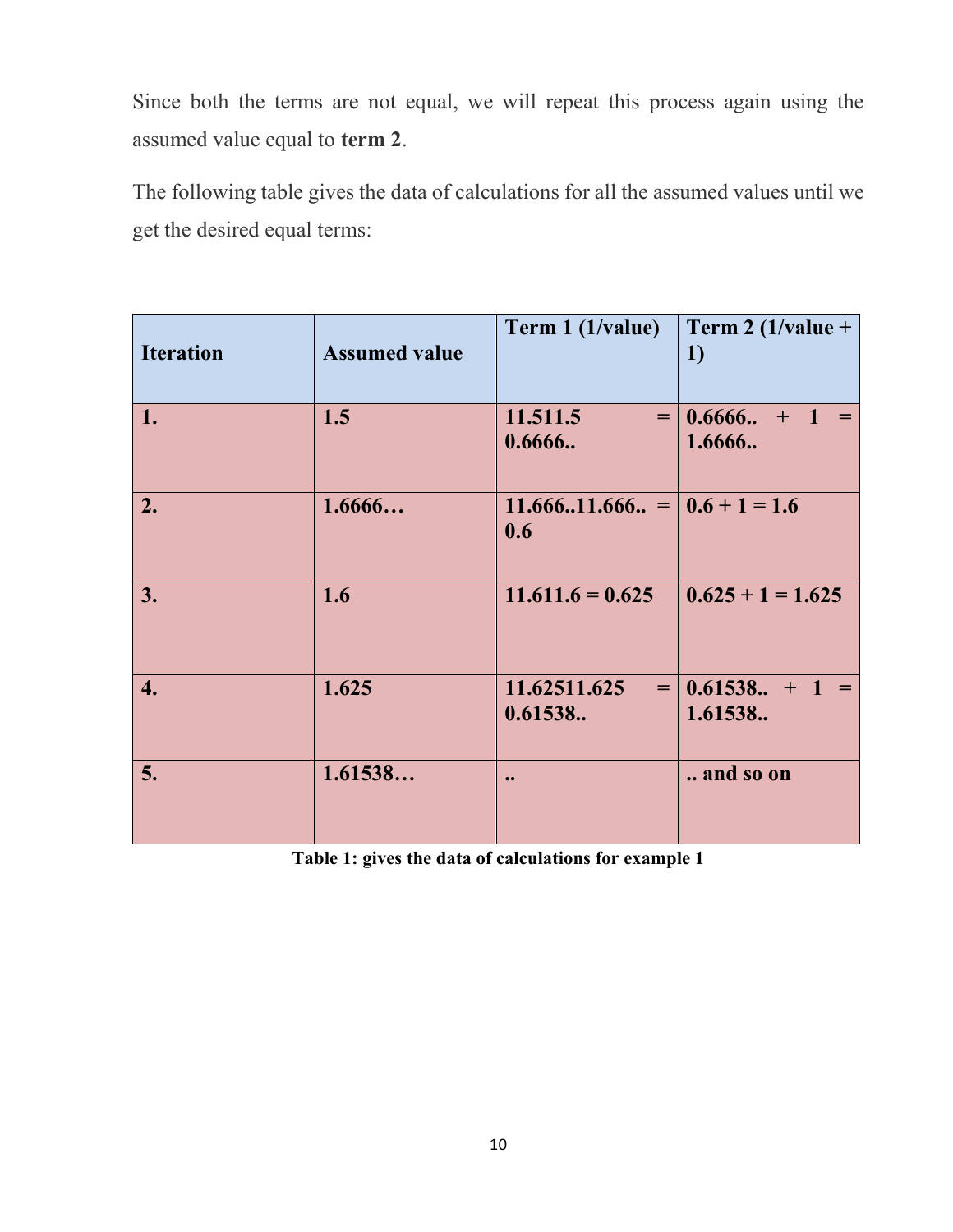### <span id="page-11-0"></span>**2.2. What is Golden Rectangle? [2 4]**

In geometry, a golden rectangle is defined as a rectangle whose side lengths are in the golden ratio. The golden rectangle exhibits a very special form of self-similarity. All rectangles that are created by adding or removing a square are golden rectangles as well.

### <span id="page-11-1"></span>**2.3. Constructing a Golden Rectangle [4]**

We can construct a golden rectangle using the following steps:

**Step 1:** First, we will draw a square of 1 unit. On one of its sides, draw a point midway. Now, we will draw a line from this point to a corner of the other side.



**Figure 2: Construction of a golden rectangle** 

<span id="page-11-2"></span>**Step 2:** Using this line as a radius and the point drawn midway as the center, draw an arc running along the square's side. The length of this arc can be calculated using [Pythagoras](https://www.cuemath.com/geometry/pythagoras-theorem/) Theorem:  $\sqrt{(1/2)^2 + (1)^2} = \sqrt{5/2}$  units.

**Step 3:** Use the intersection of this arc and the square's side to draw a rectangle as shown in the figure below: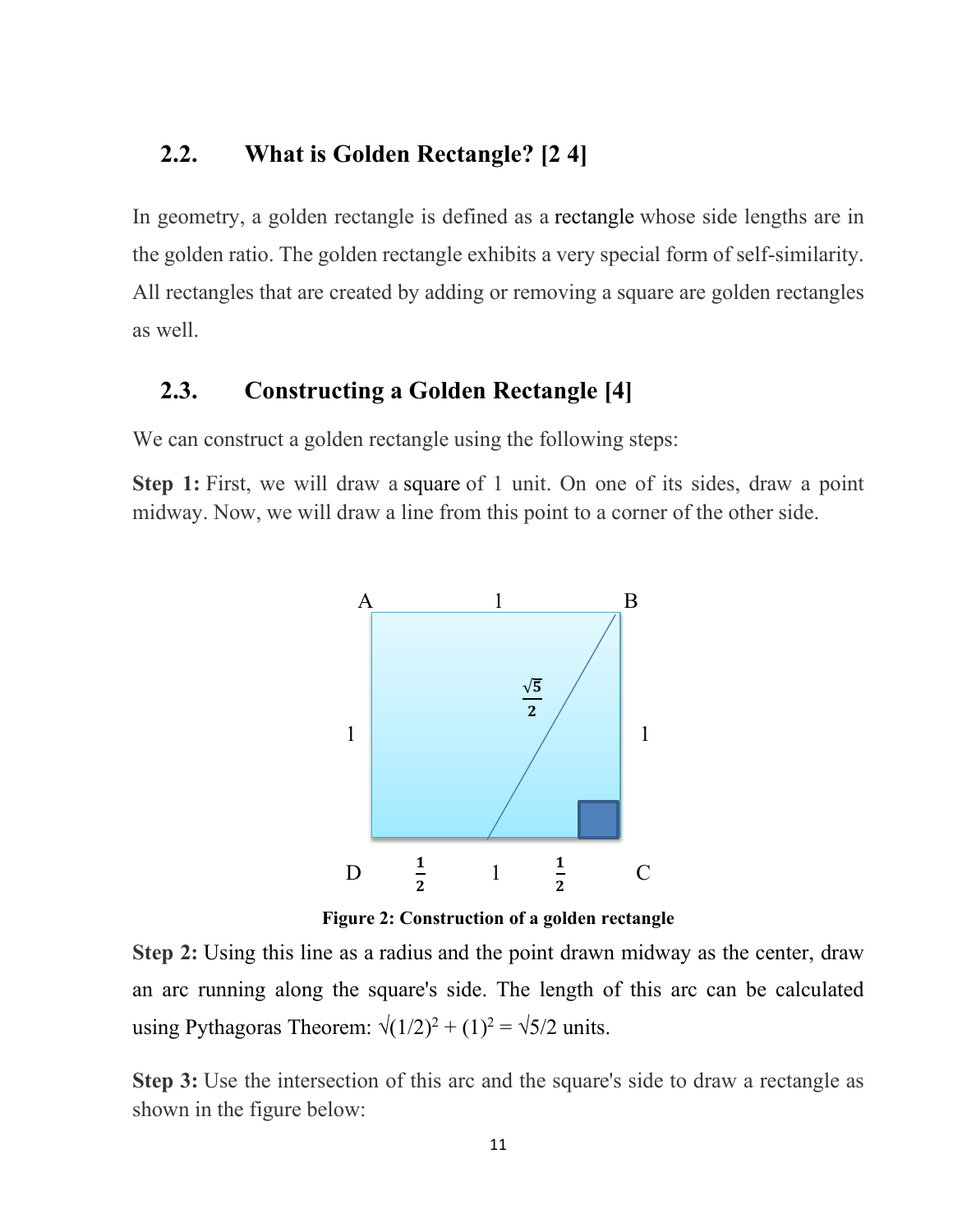

<span id="page-12-0"></span>This is a golden rectangle because its dimensions are in the golden ratio. i.e.,  $\phi$  =

 $(\sqrt{5}/2 + 1/2)/1 = 1.61803$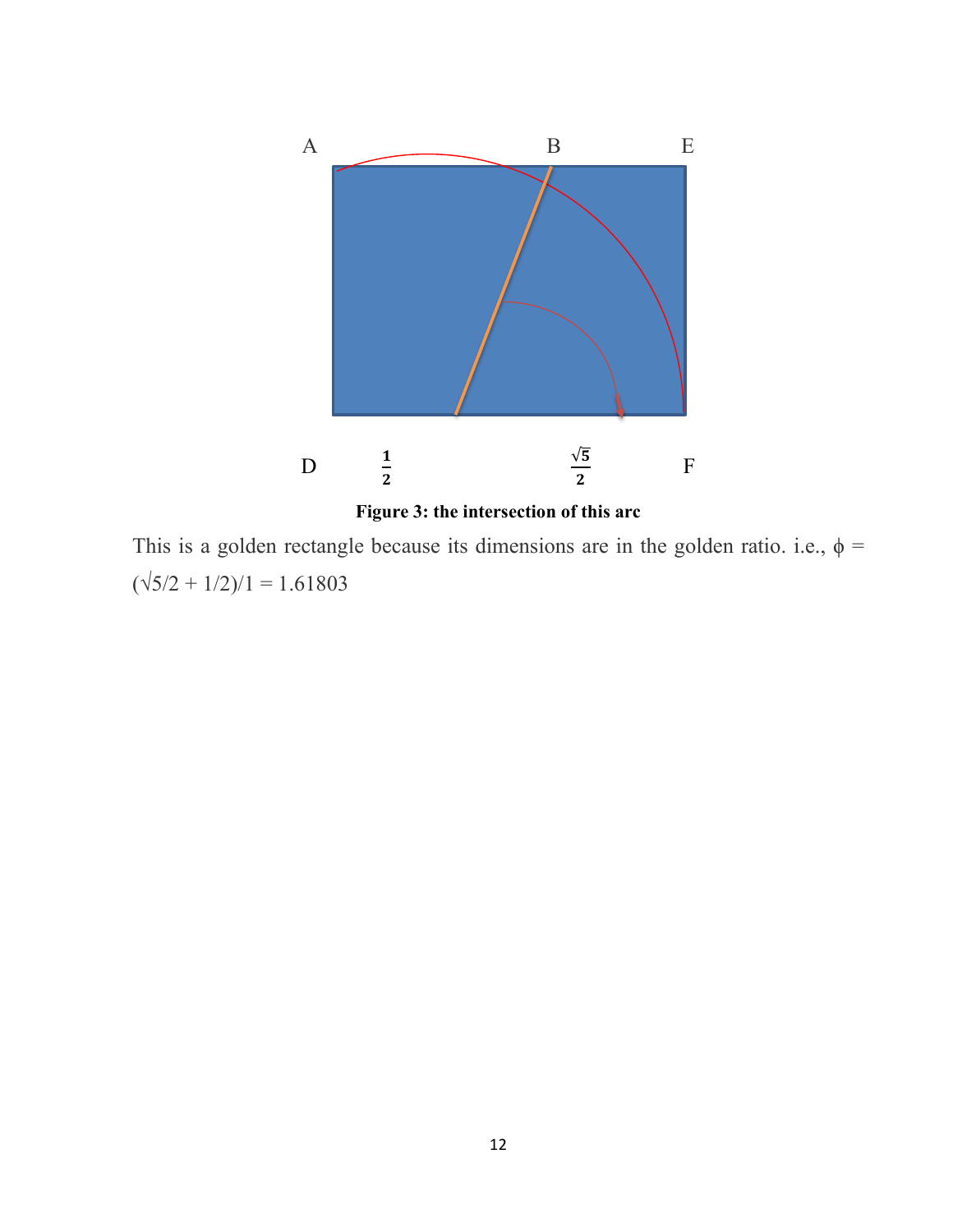## <span id="page-13-0"></span>**CHAPTER THREE**

#### <span id="page-13-1"></span>**3.1. History of Fibonacci [5 6]**

Leonardo Bigollo' Pisano (Fibonacci) (ca 1170-1245) Italy [2, 3], Leonardo (known today as Fibonacci) introduced the decimal system and other new methods of arithmetic to Europe, and relayed the mathematics of the Hindus, Persians, and Arabs. Others had translated Islamic mathematics, e.g. the works of al-Khowârizmi, into Latin, but Leonardo was the influential teacher. He also re- introduced older Greek ideas like Mersenne numbers and Diophantine equations. Leonardo's writings cover a very broad range including new theorems of geometry, methods to construct and convert Egyptian fractions (which were still in wide use),

irrational numbers, the Chinese Remainder Theorem, theorems about Pythagorean triplets, and the series 1, 1, 2, 3, 5, 8, 13, ... which is now linked with the name Fibonacci. In addition to his great historic importance and fame (he was a favorite of Emperor Frederick II) [2], Leonardo Fibonacci' is called "the greatest number theorist between Diophantus and Fermat" and "the most talented mathematician of the Middle Ages."

Leonardo is most famous for his book Liber Abaci, but his Liber Quadrat rum provides the best demonstration of his skill. He defined congruums and proved theorems about them, including a theorem establishing the conditions for three square numbers to be in consecutive arithmetic series; this has been called the finest work in number theory prior to Fermat (although a similar statement was made about one of Bhaskara's theorems). Although often overlooked, this work includes a proof of the n= 4 case of Fermat's Last Theorem. (Leonardo's proof of FLT4 is widely ignored or considered incomplete.)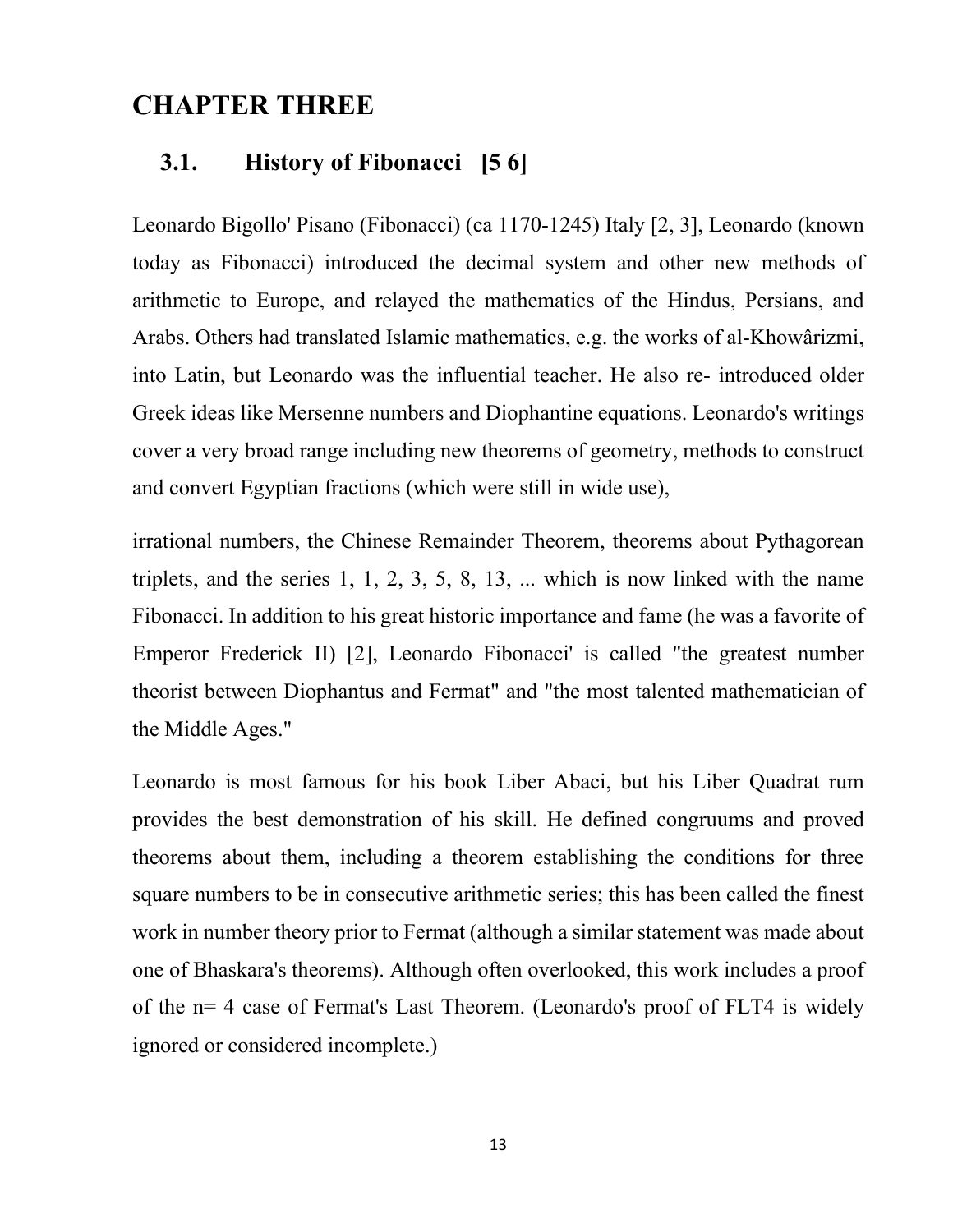Leonardo provided Europe with the decimal system, algebra and the 'lattice method of multiplication, all far superior to the methods then in use. He introduced notation like  $3/5$ ; his clever extension of this for quantities like 5 yards, 2 feet, and 3 inches is more efficient than today's notation. It seems hard to believe but before the decimal system, mathematicians had no notation for zero. Referring to this system, Gauss was later to exclaim "To what heights would

science now be raised if Archimedes had made that discovery!"

Some histories describe him as bringing Islamic mathematics to Europe, but in Fibonacci's own preface to Liber Abaci, he specifically credits the Hindus:

.as a consequence of marvelous instruction in the art, to the nine digits of the Hindus, the knowledge of the art very much appealed to me before all others, and for it I realized that all its aspects were studied in Egypt, Syria, Greece, Sicily, and Provence, with their varying methods;

... But all this even, and the algorism, as well as the art of Pythagoras, I considered as almost a mistake in respect to the method of the Hindus. Therefore, embracing more stringently that method of the Hindus, and taking stricter pains in its study.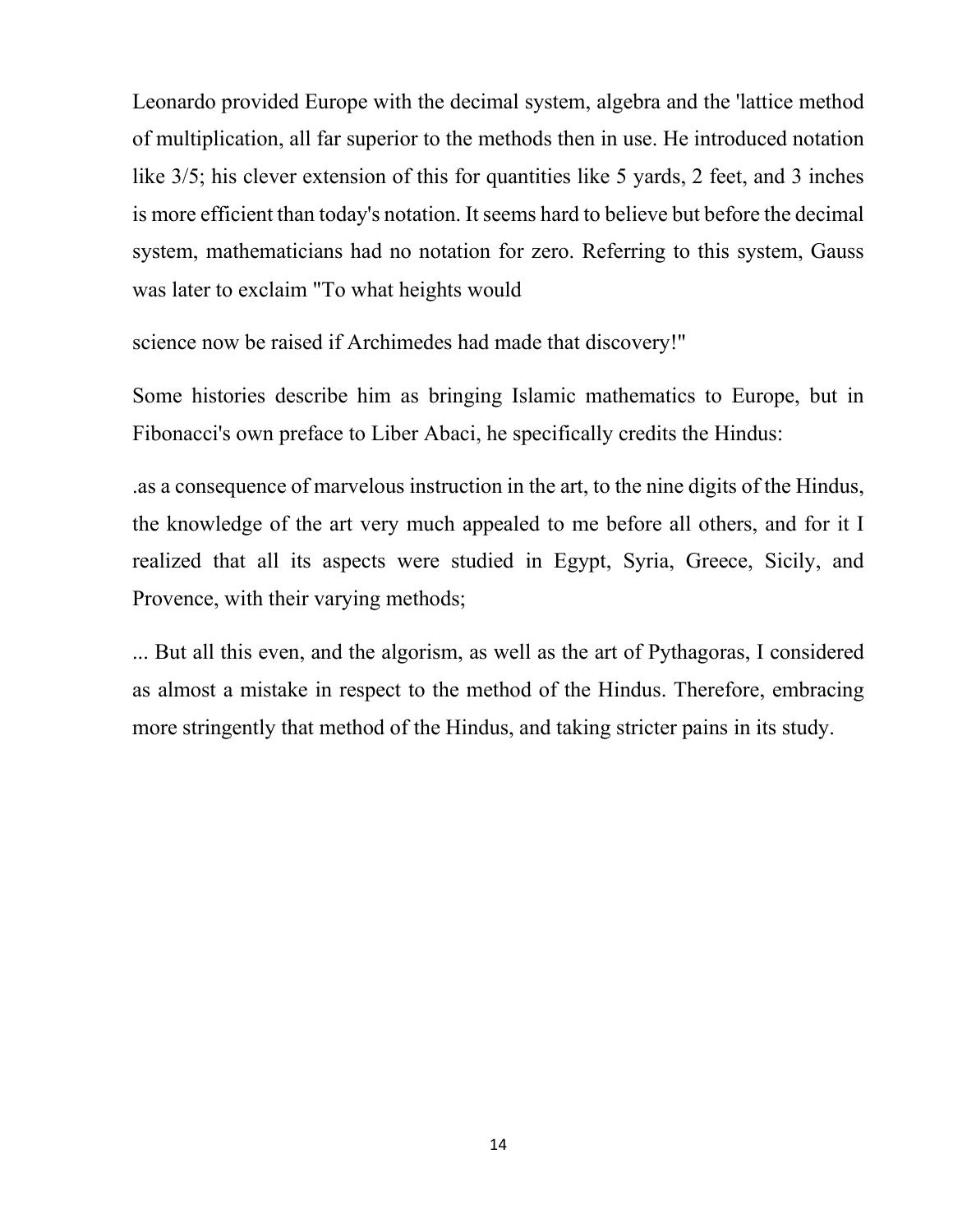### <span id="page-15-0"></span>**3.2. some concept definition for Fibonacci number [7 10]**

**Definition: 3.2.1.** : The open interval contains neither of the endpoints. If a and b are real numbers,

then the open interval of numbers between a and b is written as (a,b) and

 $(a,b) = \{ x \in \mathbb{R} : a \le x \le b \}.$ 

**Definition: 3.2.2.**: The closed interval contains both endpoints. If a and b are real numbers, then

the closed interval is written as [a,b] and

 $[a,b] = \{ x ER ; a \le x \le b \}.$ 

**Definition: 3.2.3.** : all the numbers between two given numbers is called Interval.

**Definition: 3.2.4.**: Let I be an interval. A subinterval of I is a subset of I that is also an interval is S

called subinterval.

**Definition: 3.2.5.**: A ratio shows the relative sizes of two or more values.

**Definition: 3.2.6.**: A relation F between two non empty set A and B such that for all a∈A there exist only one element b∈ B such that b= f(a) denoted by F:A⊂ R**→** B ⊂R.

**Definition: 3.2.7.**: The "range" is the set of all possible values of a function for the values of the

variable.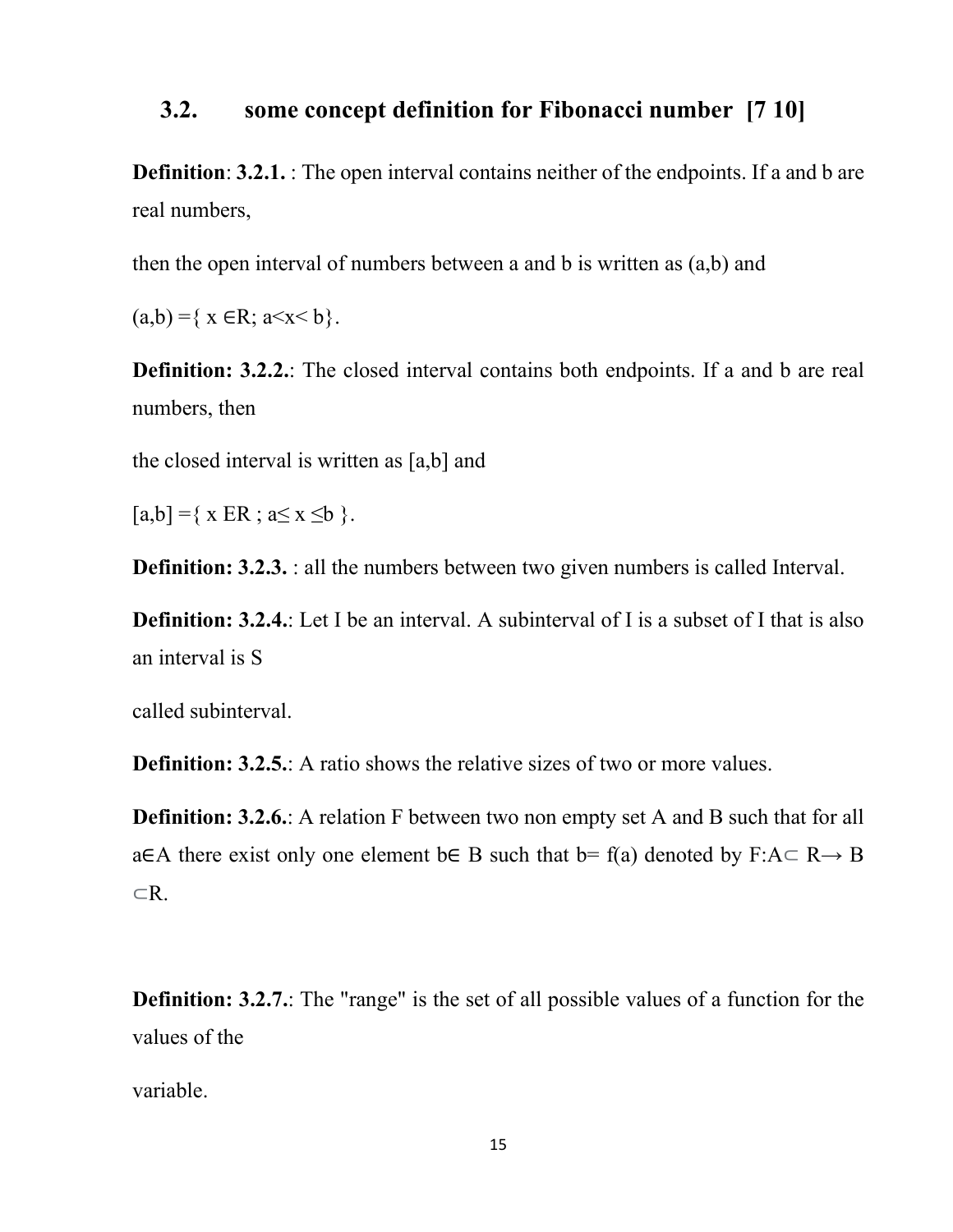**Definition: 3.2.8.**: The function  $f(x)$  is unimodal on  $I = [a, b]$ , if there exists a unique number

such that

 $f(x)$  is decreasing on [a, p]

And

 $f(x)$  is increasing on [p, b].

**Definition: 3.2.9.**: A function  $f(x)$  is "increasing" at a point  $x_0$  if and only if there exists some

interval I containing  $x_0$  such that  $f(x_0) > f(x)$  for all x in I to the left of  $x_0$  and  $f(x_0)$  $\langle f(x)$  for

all X in I to the right of  $x_0$ .

**Definition: 3.2.10.**: A function  $f(x)$  is "decreasing" at a point  $x_0$  if and only if there exists some

interval I containing Xo such that  $f(x_0) < f(x)$  for all x in I to the left of  $x_0$  and  $f(x_0)$  $> f(x)$  for

all x in I to the right of  $x_0$ .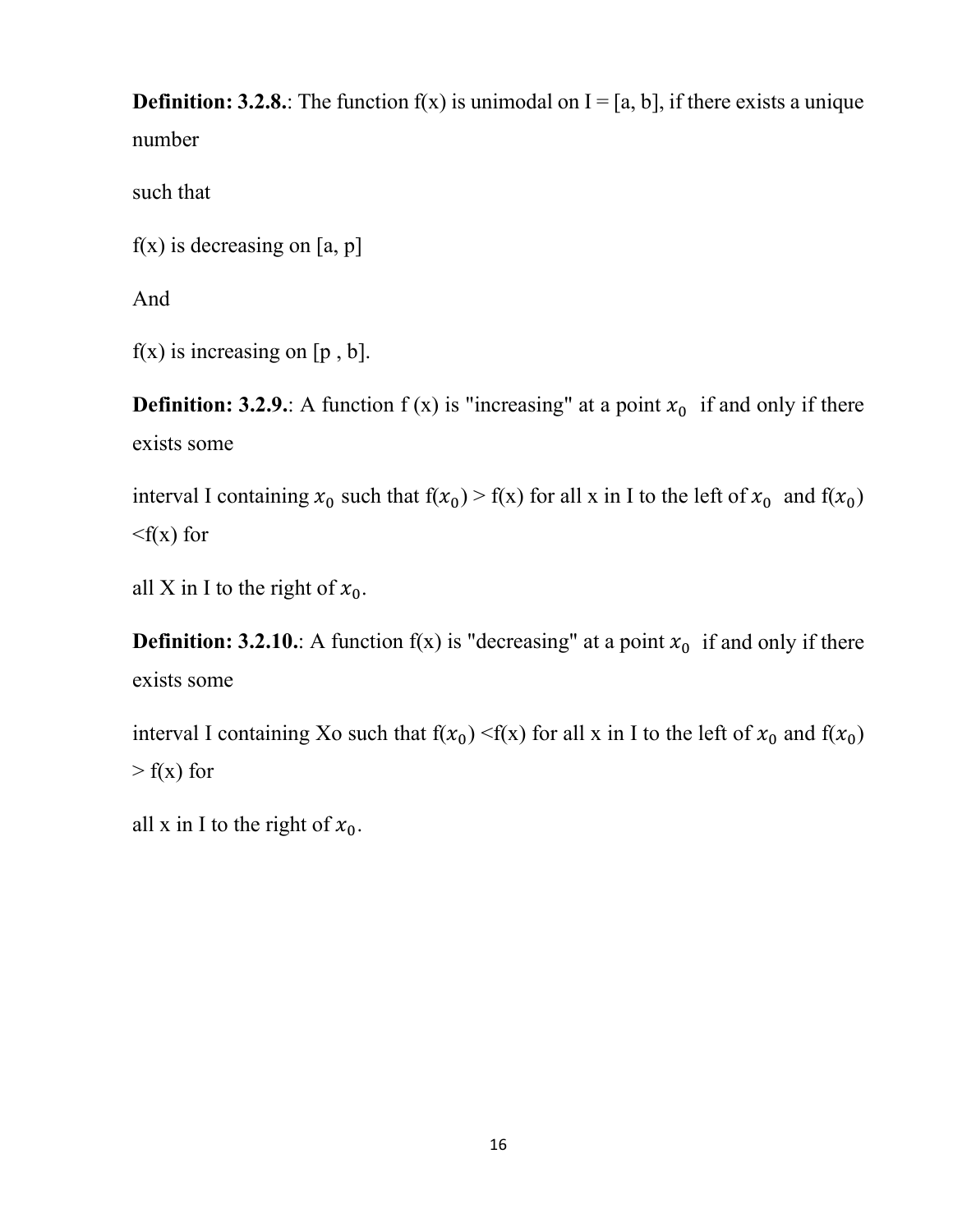### <span id="page-17-0"></span>**3.3. Fibonacci search [8 9 13]**

Suppose that we want to locate the minimum as accurately as possible, i.e. with the shortest

possible interval of uncertainty, but can only afford n function evaluations. How should we choose the n values at which we evaluate the function? In the first place it would seem clear that we should not make the decision for all the points , we should let the function values we obtain

from the early experiments determine the position of subsequent point. In effect as we obtain function values, we obtain information about the function and the position of its minimum. We

use this information to guide us in our search.

Thus suppose, as in Fig.1, that we have an interval of uncertainty  $(x_1, x_3)$  and have a function

value  $f(x_2)$  within this interval. If we could carry out just one further experiment at the point  $x_4$ ,

where should we place x4 So as to obtain the smallest possible interval of uncertainty?

Suppose  $x_2-x_1=L$  and  $x_3-x_2=R$  with L> R (as in Fig. 1) and these will be fixed if  $x_1, x_2$  and x3 are known. If xais placed in  $(x_1, x_2)$  then

(i) If  $f(x_4) < f(x_2)$  the new uncertainty interval will be  $(x_1, 2)$  of length

$$
x_2 - x_1 = L
$$

(ii) If  $f(x_4) > f(x_2)$  the new uncertainty interval will be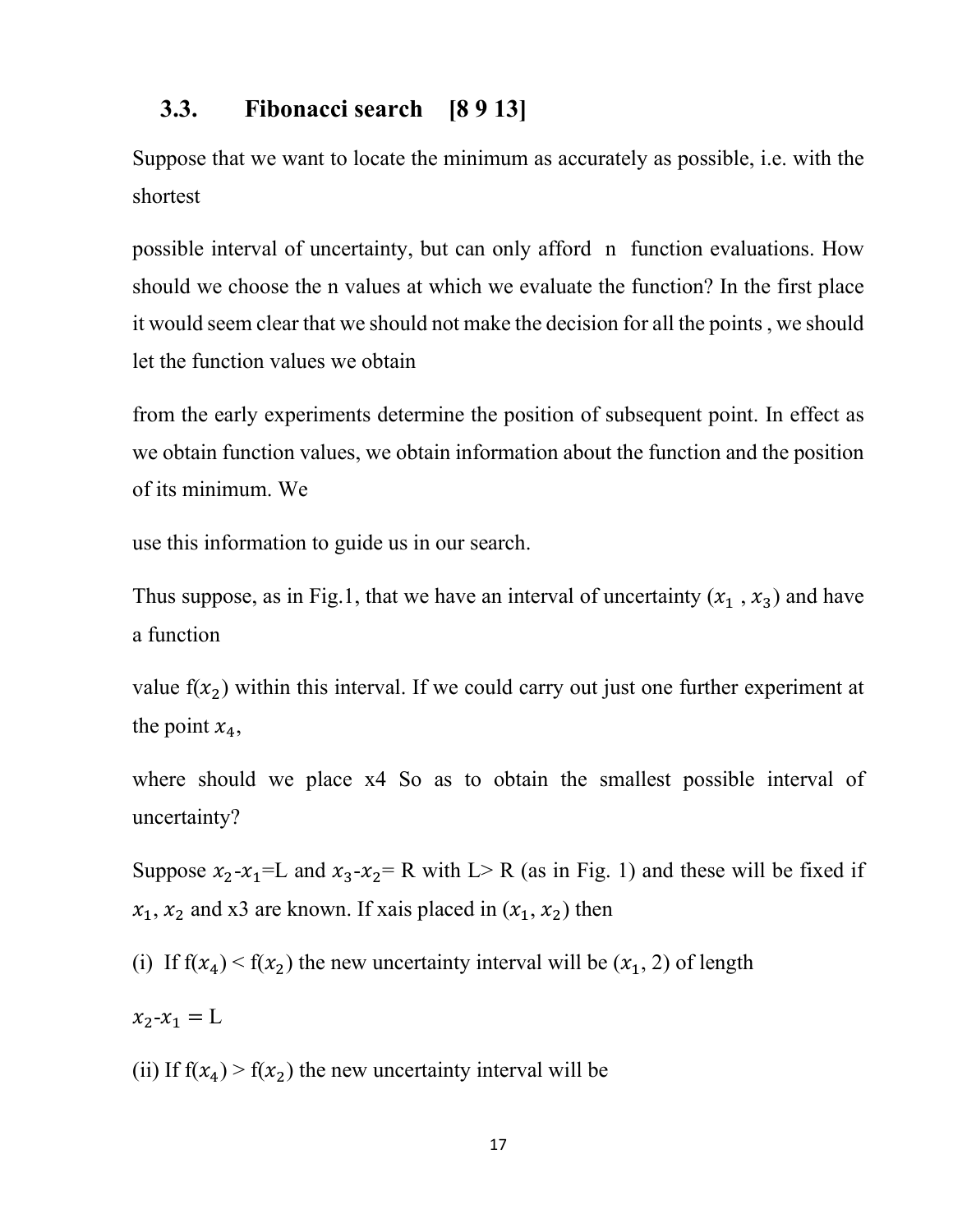$(x_a, x_3)$  of length

 $x_3-x_4$ .

Since we do not know which of these outcomes will occur we choose  $x_4$  So as to minimize the larger of  $x_3-x_4$  and  $x_2-x_1$ . We achieve this by making  $x_3-x_4$  and  $x_2$  $x_1$  equal, i.e., by placing  $x_4$ 

symmetrically in the interval with respect to  $x_2$ , the point already in the interval. Any other

position for  $x_4$  could result in an interval longer than L. Placing  $x_4$  in this position means that we are not gambling on getting a particular outcome.

If we then found that we were allowed one more evaluation we should apply the same strategy

to

(i) The interval  $(x_4, x_2)$  in which we already have the value at  $x_4$ 

(ii) The interval  $(x_4, x_3)$  in which we already have the value at  $x_2$ 

Thus the strategy is clear once we have started. We place the next point with in the interval being searched symmetrically with respect to the point already there. Paradoxically, to see how should start we have to consider how we will finish.

At the  $n<sup>th</sup>$  evaluation we place the nth point symmetrically with respect to the (n - $1<sup>th</sup>$ ) point. The position of this latter point is in principle under our control. In order to get the greatest interval reduction at this stage it should bisect the penultimate interval. Then  $x_n$  would coincide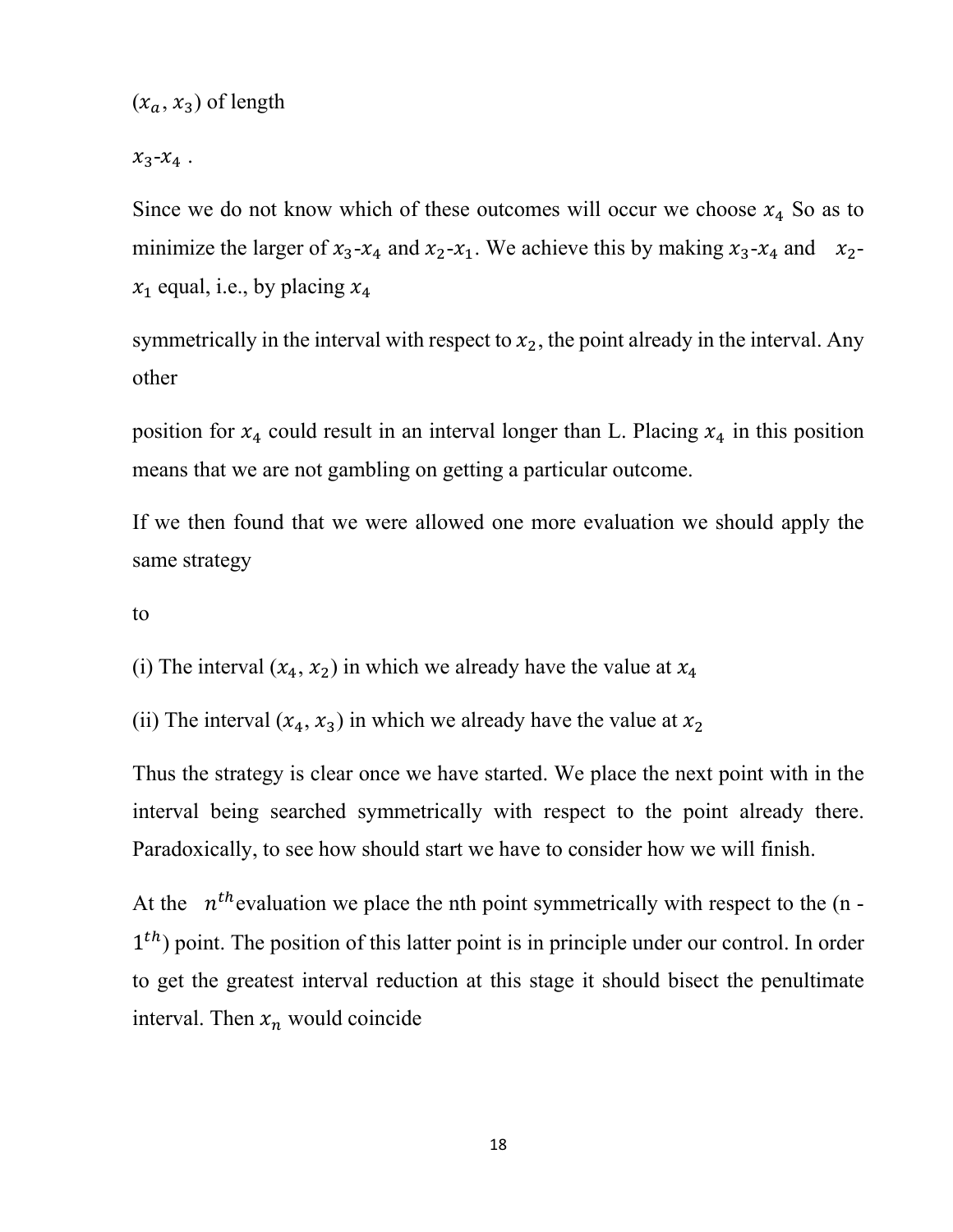With  $x_{n-1}$ . We appear to have a problem here since no new information is being obtained. In practice  $x_{n-1}$  and xn are separated just sufficiently to enable us to decide which half, left or right,

is the final uncertainty interval. They are placed at a distance  $\epsilon$  /2 either side of the middle of  $L_{n-1}$ ;  $\varepsilon$  may be at our choice or it may be the minimum separation of two point that is possible . (Our plant engineer could only control temperature to the nearest degree perhaps, then  $\boldsymbol{\varepsilon} = 1$ .)

The interval of uncertainty will be of length Ln and

 $L_{n-1}$ = = 2  $L_{n-\epsilon}$  (See Fig. 4, bottom layer)

At the preceding stage  $x_{n-1}$  and  $x_{n-2}$  must be symmetrically placed with in  $L_{n-2}$  and distant  $L_{n-1}$ 

from the ends of that interval. Thus

 $L_{n-2} = L_{n-1} + L_n$  (See Fig. 4, middle layer)

[1] As drawn it is evidently  $x_{n-2}$ which remains as the included point at the penultimate stage.

Similarly at the previous stage

 $L_{n-3} = L_{n-2} + L_{n-1}$  (See Fig. 4, top layer)

In general

 $L_{i-1} = L_i + L_{i-1}$  for  $1 \le j \le n$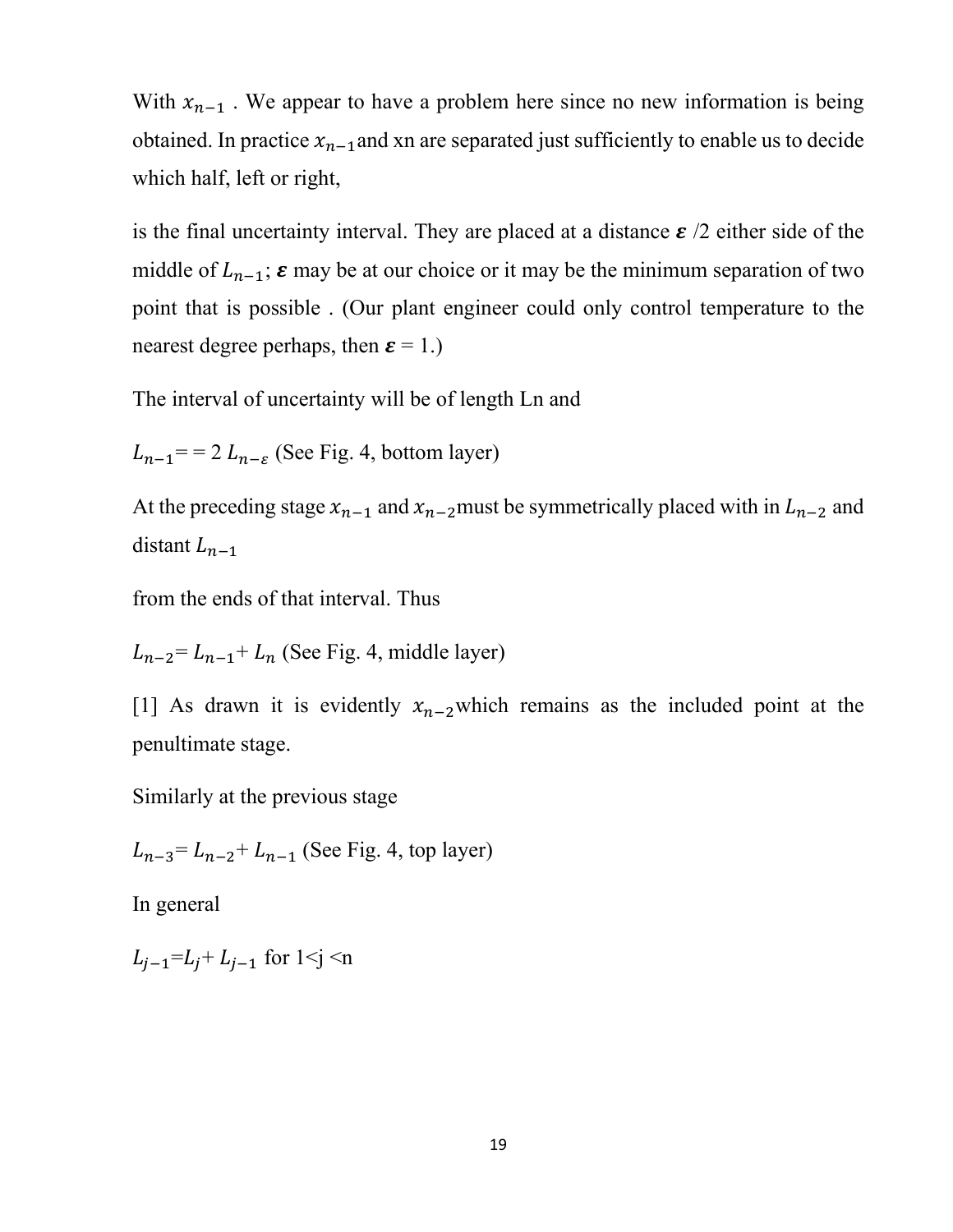| $x_{n-3}$ |           | $x_{n-2}$ |           |  |
|-----------|-----------|-----------|-----------|--|
| $L_{n-2}$ |           | $L_{n-1}$ |           |  |
|           |           | $L_{n-2}$ |           |  |
|           | $x_{n-2}$ |           | $x_{n-1}$ |  |
|           | $L_{n-1}$ |           | $L_n$     |  |
|           |           |           |           |  |
|           | $x_{n-1}$ | $x_n$     |           |  |

 $L_{n-3}$ 

**Figure 4: Fibonacci interval**

<span id="page-20-0"></span>Thus

$$
L_{n-1}=2L_{n}-\varepsilon
$$
  
\n
$$
L_{n-2}=L_{n-1}+L_{n}=3L_{n}-\varepsilon
$$
  
\n
$$
L_{n-3}=L_{n-2}+L_{n-1}=5L_{n}-2\varepsilon
$$
  
\n
$$
L_{n-4}=L_{n-3}+L_{n-2}=8L_{n}-3\varepsilon
$$
 etc.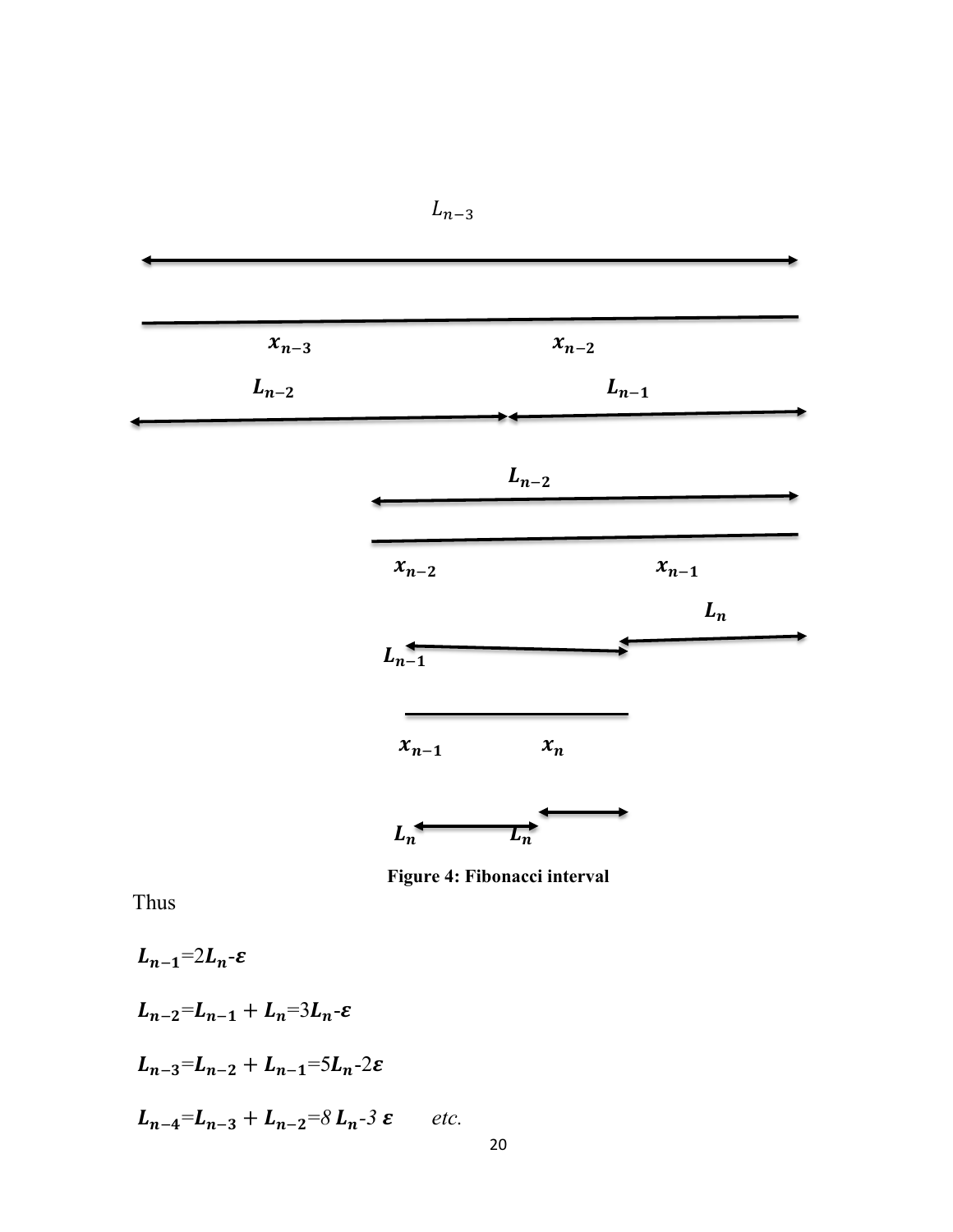If we define the Fibonacci sequence of number by  $f_0=1$ ,  $f_1=1$ ,  $f_k=f_{k-1}+f_{k-2}$ for  $k= 2,3,...$  then

$$
L_{n-j}=f_{j+1} L_n-f_{j-1}\varepsilon
$$
   
 j=1, 2, ..., n-1

If the original interval (a,b) is of length

$$
L_1 = b-a
$$

$$
L_1 = f_n L_n - \varepsilon f_{n-2}
$$

$$
L_n = \frac{L_1}{f_n} + \varepsilon \frac{f_{n-2}}{f_n}
$$

Thus with n function evaluation we reduce the original uncertainty interval to a function  $\frac{1}{f}$  $\frac{1}{f_n}$  of its value ( neglecting  $\varepsilon$  ), and this is the best that can be done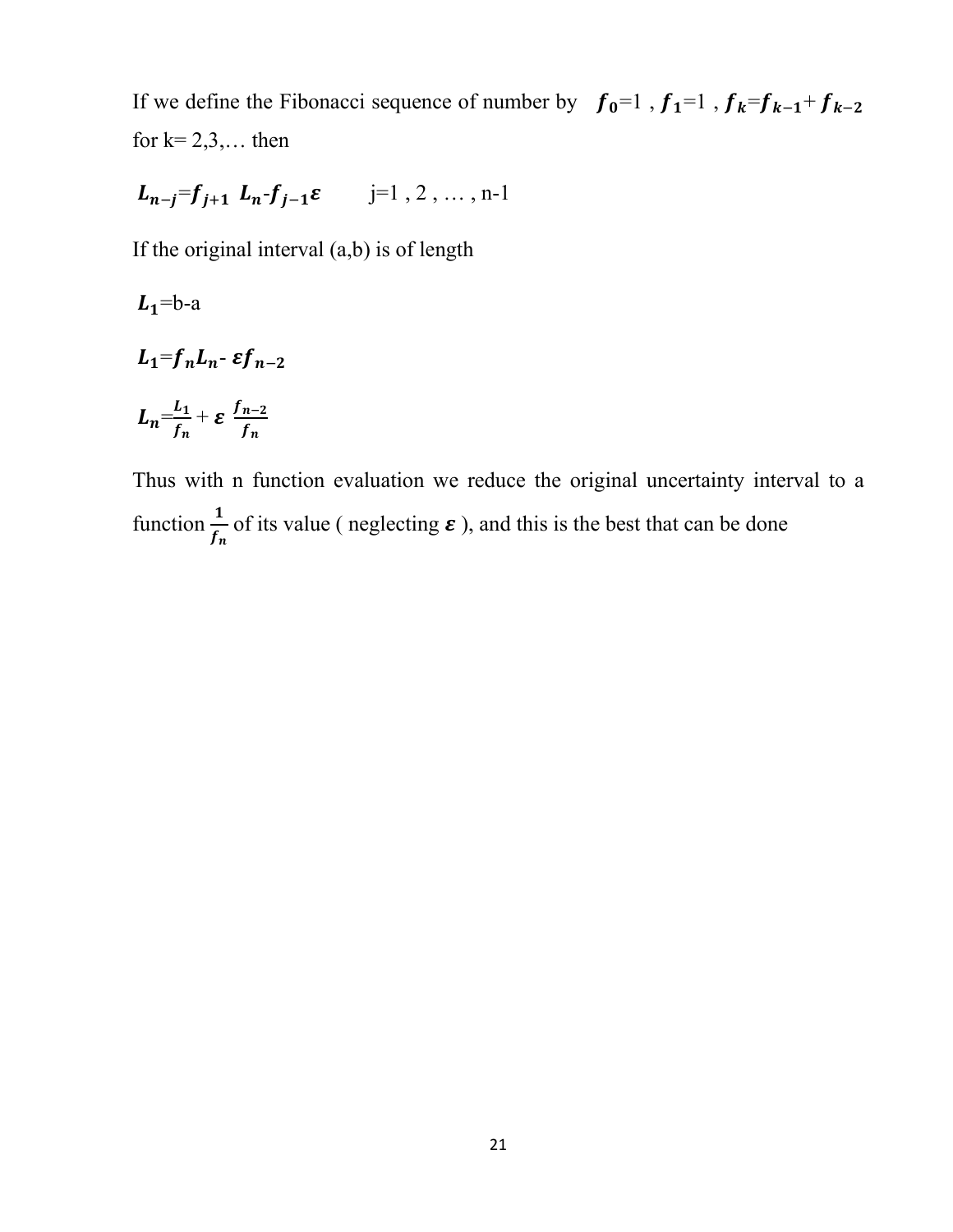<span id="page-22-0"></span>**3.4. Using Flowchart to solve Fibonacci Direction Search [11 15]** 

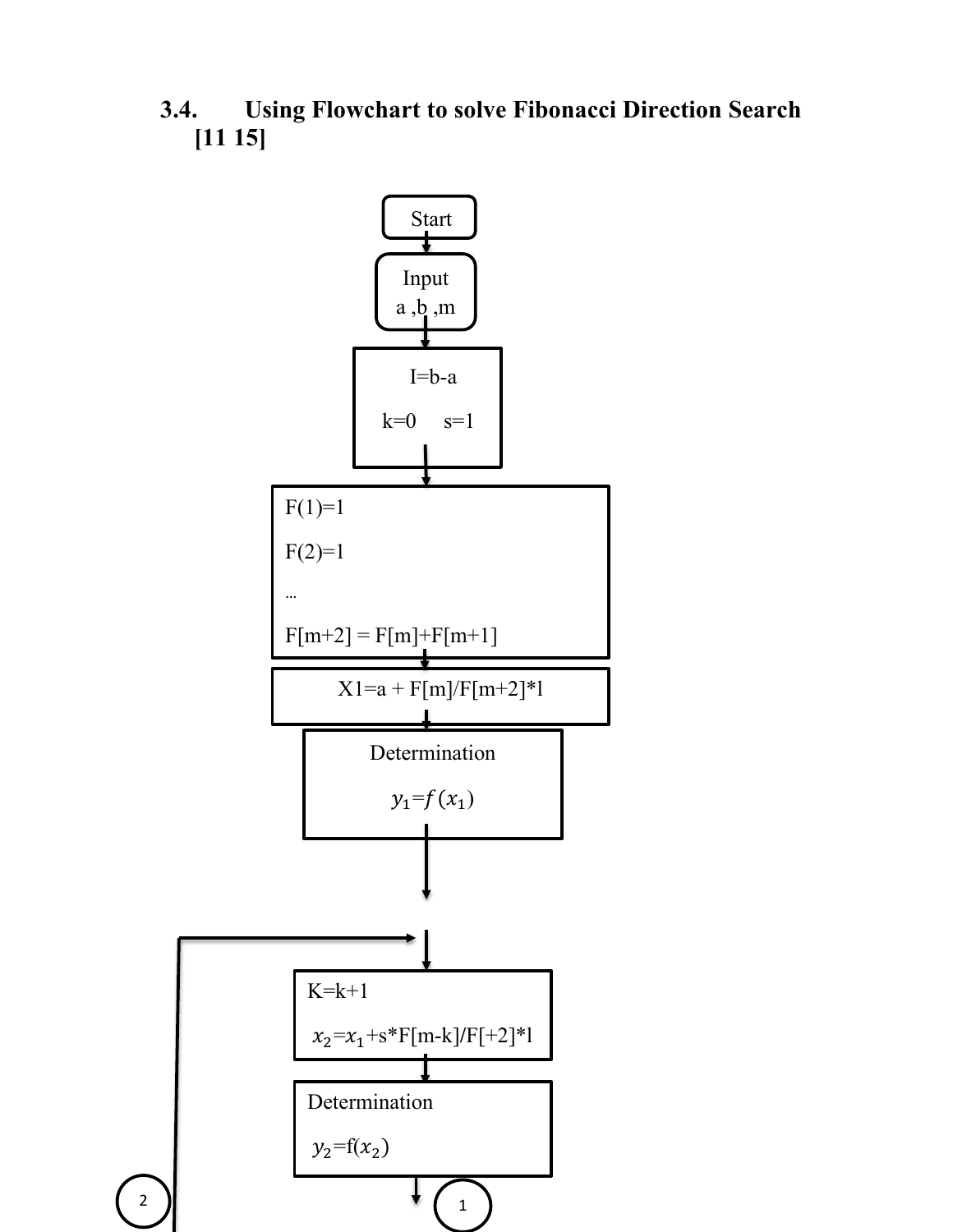

<span id="page-23-0"></span>**Flowchart 1 Fibonacci direction search**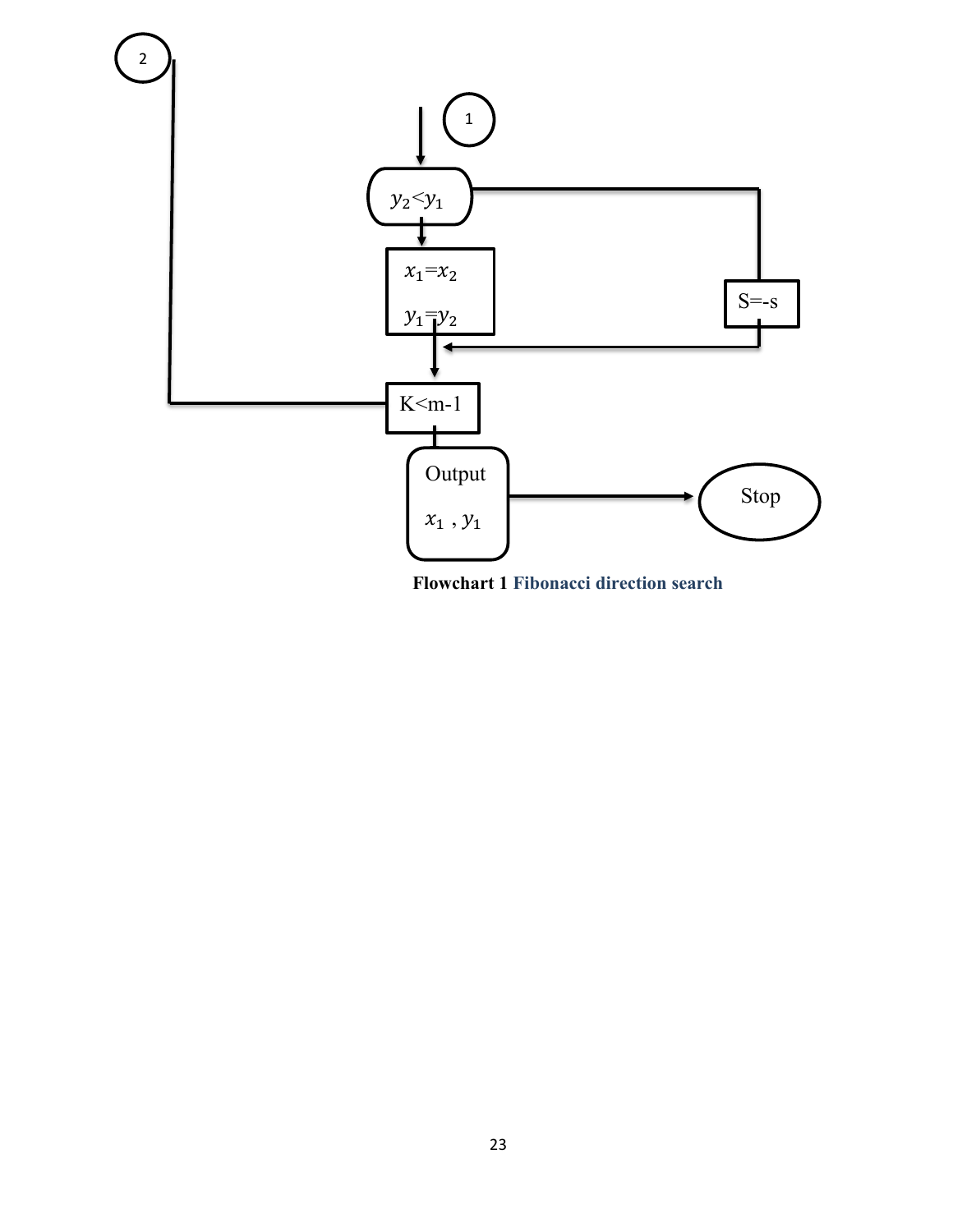## <span id="page-24-0"></span>**3.5. Using C++ Algorithm to Solve Direction Search (Fibonacci Search ) [12 14]**

#include <iostream.h>

#include<canio.h>

 $\#$ include $\leq$ math.h $>$ 

Float fa(float x);

main()  $\{$ 

Int const m=20;

Float I ,e ,q ,x[m],y[m],i ,c[m],d[m],a[m],b[m],f[m];

Int  $j, k, n;$ 

 $\text{cin}>>a[0]>>b[0];$ 

 $q=b[0];$ 

 $i=b[0]-a[0];$ 

f[0]=0;

f[1]=1;

```
cout \langle \langle \cdot \rangle^{\circ} cout \langle \cdot \rangle d f(c) f(d)" \langle \cdot \rangle f(d)"
```

```
for (j=0; j<=m; j++)
```

```
f[j+2] = f[j] + f[j+1];
```

```
c[0]=a[0]+(1-(f[m-1]/f[m]))*i;
```
 $d[0]=a[0]+(f[m-1]/f[m])^*I;$ 

 $x[0]=fa(c[0]);$ 

 $y[0]=fa(d[0]);$ 

cout <<"  $``< <"  $``< <<<"  $``< <<endl;$$$ for  $(k=1; k\leq m-1; k++)$ 

24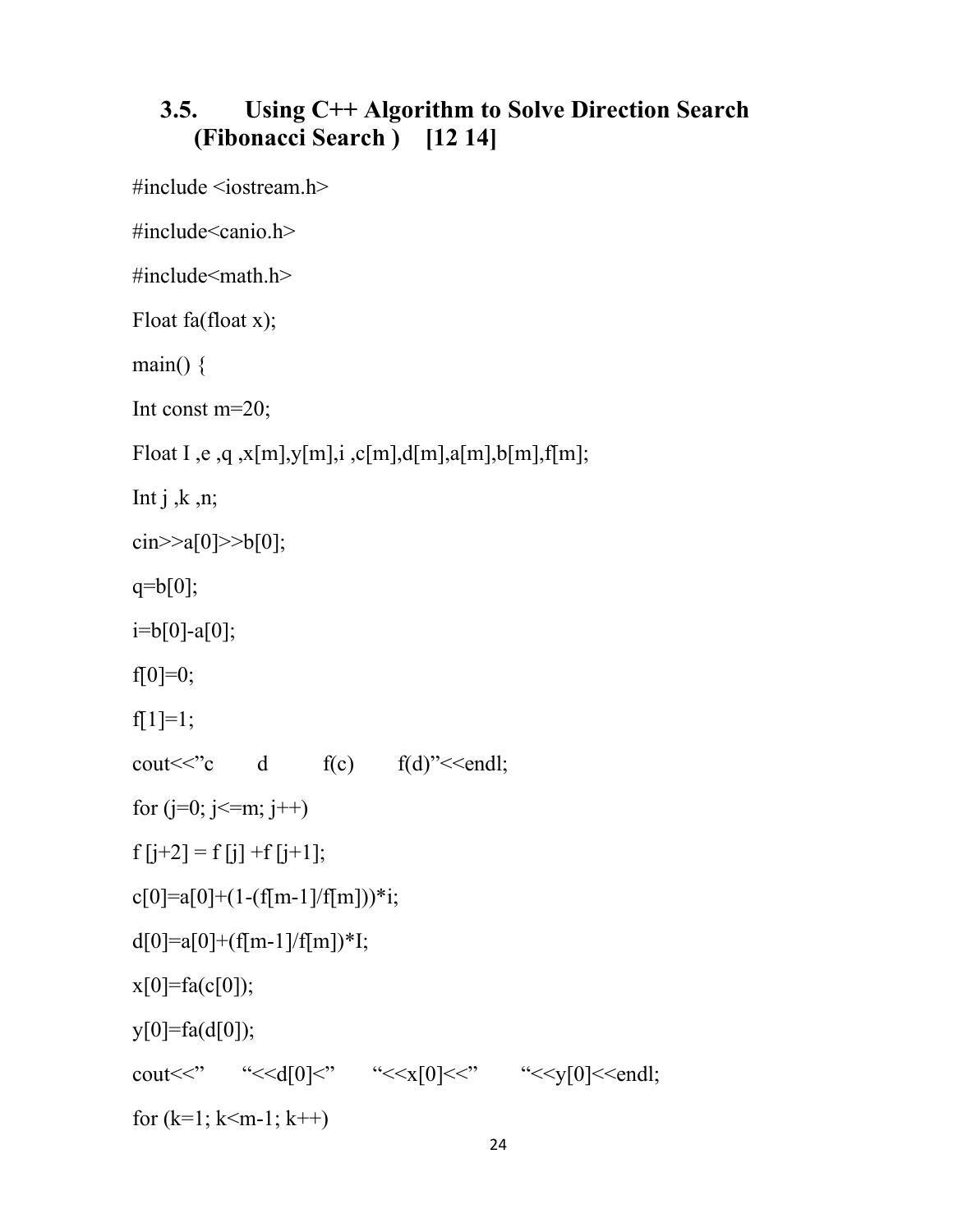```
{b[0]=q;}If(fa(c[k-1])>(fa(d[k-1]))){
a[k]=c[k-1];b[k]=b[k-1];
}
else
{b[k]=d[k-1]};a[k]=a[k-1];}
i=b[k]-a[k];c[k]=a[k]+(1-(f[m-1-k]/f[m-k]))*i;d[k]=a[k]+(f[m-1-k]/f[m-k])^*i;x[k]=fa(c[k]);
y[k]=fa(d[k]);
cout << a[k] << " \le " \le \ellarmoviduals \ellarmoviduals \ellarmoviduals \ellarmoviduals \ellarmoviduals \ellarmoviduals \ellarmoviduals \ellarmoviduals \ellarmoviduals \ellarmoviduals \ellarmoviduals \ellarmoviduals
"<<y[k]<<endl;
}
getch( );
}
float fa(float x)
{
float y;
y = pow (x,2) - sin(x);return (y); }
```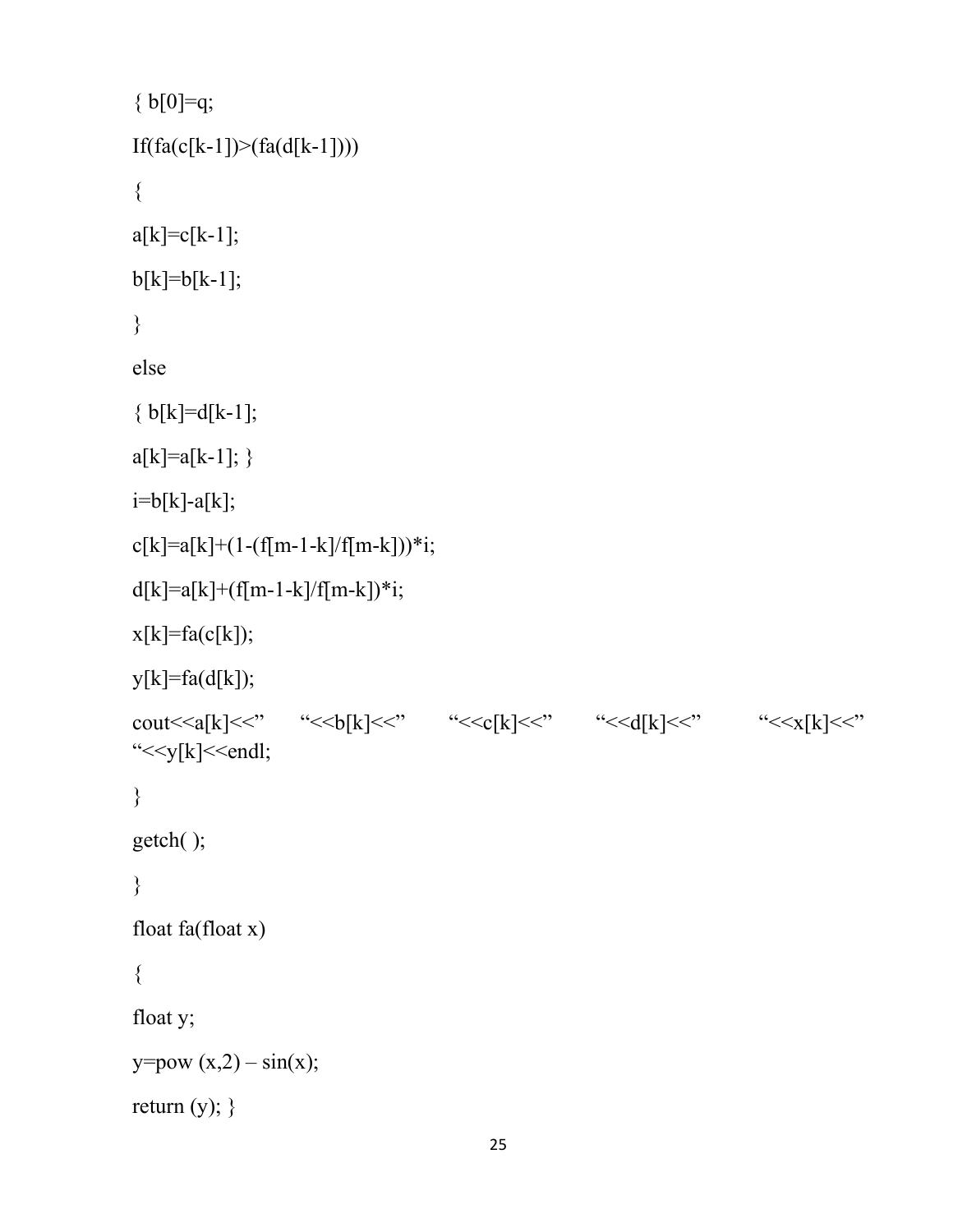**Example**: find the minimum of the unimodal function  $f(x)=x^2-sin(x)$  on the interval [0,1] using the Fibonacci search method. Use 20 function evaluation . [12 14 16]

Solution

| $\mathsf{A}$ | C         | d         | b         | f(a)         | f(c)         | f(d)         | f(b)         |
|--------------|-----------|-----------|-----------|--------------|--------------|--------------|--------------|
| 0.0000000    | 0.3819660 | 0.6180340 | 1.0000000 | 0.0000000    | $-0.2268475$ | $-0.1974679$ | 0.1585290    |
| 0.0000000    | 0.2360680 | 0.3819660 | 0.6180340 | 0.0000000    | $-0.1781534$ | $-0.2268475$ | -0.1974679   |
| 0.2360680    | 0.3819660 | 0.4721359 | 0.6180340 | $-0.1781534$ | $-0.2268475$ | $-0.2318772$ | $-0.1974679$ |
| 0.3819660    | 0.4721359 | 0.5278641 | 0.6180340 | $-0.2268475$ | $-0.2318772$ | $-0.2250488$ | $-0.1974679$ |
| 0.3819660    | 0.4376941 | 0.4721359 | 0.5278641 | $-0.2268475$ | $-0.2322759$ | $-0.2318772$ | $-0.2250488$ |
| 0.3819660    | 0.4164078 | 0.4376941 | 0.4721359 | $-0.2268475$ | $-0.2310824$ | $-0.2322759$ | $-0.2318772$ |
| 0.4164078    | 0.4376941 | 0.4508496 | 0.4721359 | $-0.2310824$ | $-0.2322759$ | $-0.2324650$ | $-0.2318772$ |
| 0.4376941    | 0.4508496 | 0.4589804 | 0.4721359 | $-0.2322759$ | $-0.2324650$ | $-0.2323713$ | $-0.2318772$ |
| 0.4376941    | 0.4458250 | 0.4508496 | 0.4589804 | $-0.2322759$ | $-0.2324425$ | $-0.2324650$ | $-0.2323713$ |
| 0.4458250    | 0.4508496 | 0.4539558 | 0.4589804 | $-0.2324425$ | $-0.2324650$ | $-0.2324482$ | $-0.2323713$ |
| 0.4458250    | 0.4489311 | 0.4508496 | 0.4539558 | $-0.2324425$ | $-0.2324637$ | $-0.2324650$ | $-0.2324482$ |
| 0.4489311    | 0.4508496 | 0.4520373 | 0.4539558 | $-0.2324637$ | $-0.2324650$ | $-0.2324614$ | $-0.2324482$ |
| 0.4489311    | 0.4501188 | 0.4508496 | 0.4520373 | $-0.2324637$ | $-0.2324656$ | $-0.2324650$ | $-0.2324614$ |
| 0.4489311    | 0.4496620 | 0.4501188 | 0.4508496 | $-0.2324637$ | $-0.2324652$ | $-0.2324656$ | $-0.2324650$ |
| 0.4496620    | 0.4501188 | 0.4503928 | 0.4508496 | $-0.2324652$ | $-0.2324656$ | $-0.2324655$ | $-0.2324650$ |
| 0.4496620    | 0.4499360 | 0.4501188 | 0.4503928 | $-0.2324652$ | $-0.2324655$ | $-0.2324656$ | $-0.2324655$ |
| 0.4499360    | 0.4501188 | 0.4502101 | 0.4503928 | $-0.2324655$ | $-0.2324656$ | $-0.2324656$ | $-0.2324655$ |
| 0.4501188    | 0.4502101 | 0.4503015 | 0.4503928 | $-0.2324656$ | $-0.2324656$ | $-0.2324656$ | $-0.2324655$ |
| 0.4501188    | 0.4502101 | 0.4502101 | 0.4503015 | $-0.2324656$ | $-0.2324656$ | $-0.2324656$ | $-0.2324656$ |

<span id="page-26-0"></span>**Table 2** using the Fibonacci search method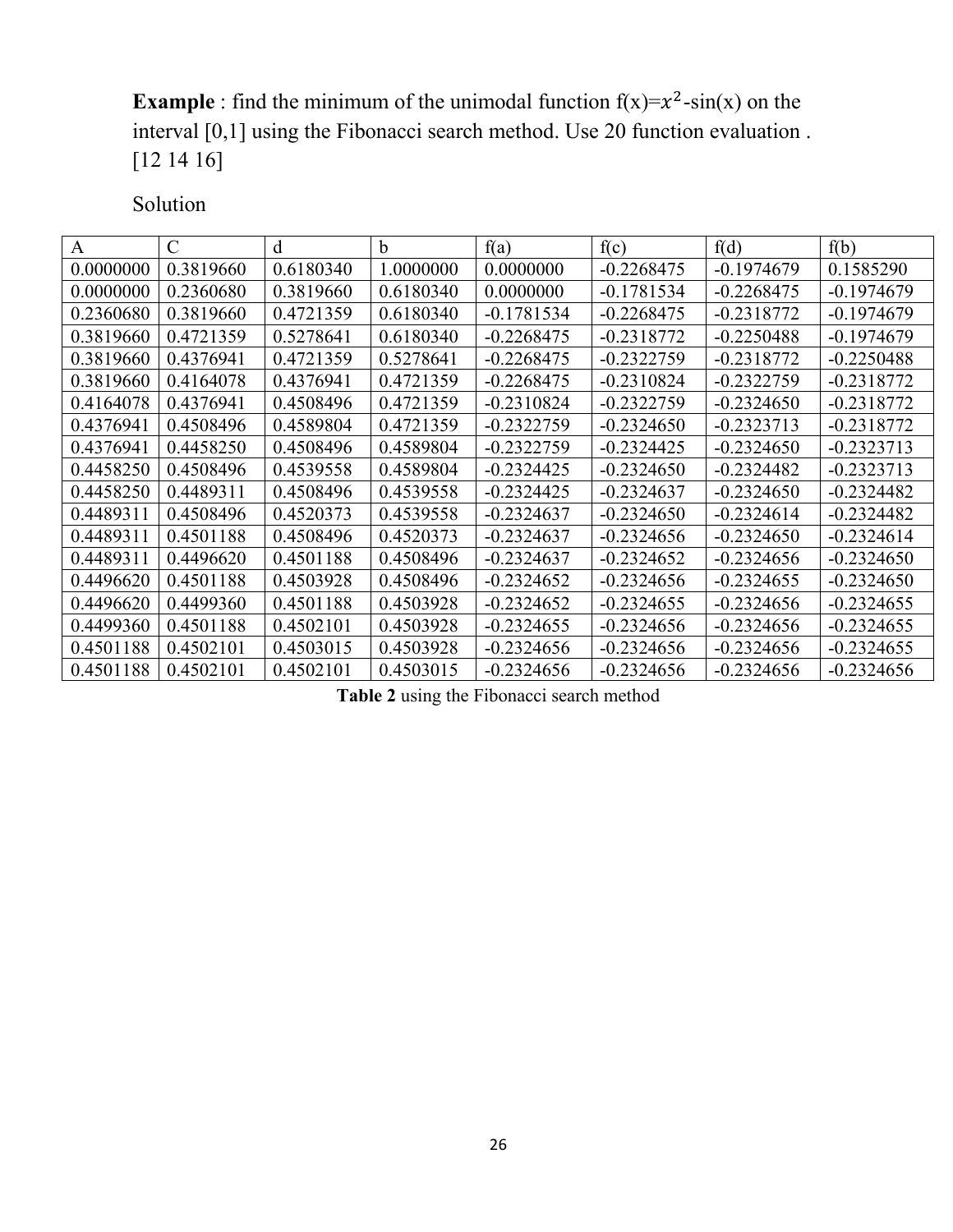## <span id="page-27-0"></span>**References**

- 1. Adam, J. (2003). Mathematics in nature: Modeling patterns in the natural world
- 2. The golden section ratio: Phi. Retrieved August 10, 2013 from
- 3. Posamentier, A. S., & Lehmann, I. (2012). The glorious golden ratio. Amherst, NY: Prometheus Books.
- 4. Meisner, G. (2013, August 5). Phi and the golden ratio in art. Retrieved on August 12, 2013
- 5. A. F. Horadam, (1975), Eight hundred years young.
- 6. Goetzmann, William N. and Rouwenhorst, K.Geert, (2005), The Origins of Value: The Financial Innovations That Created Moderm Capital Markets
- 7. George D. Thomas, Maurice D. Weir, Joel Hass, Frak R. Giordano, (2008), Thomas Calculus, New York, London, Tokyo, Madrid, Paris.
- 8. M. J. D. Powll, (1976), Algorithm for non linear constraints that use Lagrangian function.
- 9. AV. Fiaoo and G. P. McCormick, (1964), The Sequential Unconstrained Minimisation Technique for non linear programming, a primal-dual method
- 10. W. A Watson, T. Philipson and P. J. Oates, (1964), Numerical Analysis, Scotland.
- 11. John N. Mathews -Kurtis D. Fink, (2004), Numerical Methods Using Matlab, New Jersey.
- 12. Mokhtar S. Bazaraa, Hanif D. sherali, C. M. Shetty, (1993), Non linear Programming Theory and Algorithms, New York, Toronto.
- 13. Edwin K. P. Chong, Stanislaw H. Zan, (2001), An Introduction to Optimization, New York.
- 14. Minoux M, (1986), Mathematical Programming; Theory and Algorithms, New York
- 15. Avriel, Mordecai, Wilde, Douglass J. (1966), "Optimality proof for the symmetric Fibonacci search technique
- 16. Reiter, C. "Fast Fibonacci Numbers." Mathematica, 1992